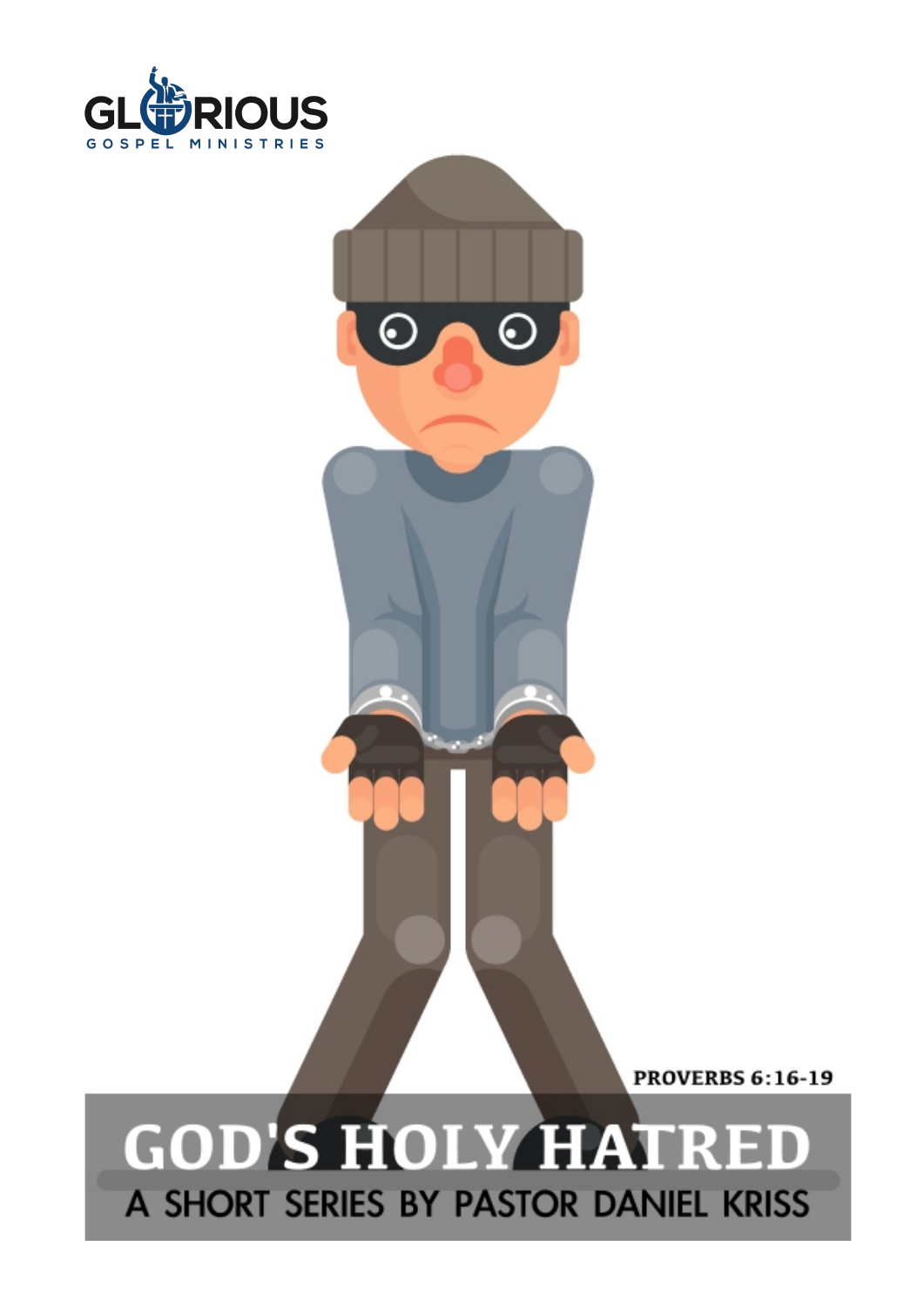# **PICKINGS FROM PROVERBS**

# GOD'S HOLY HATRED

# PREACHING TEXT: PROVERBS 6:16-19 | READING TEXT: PROVERBS 6:16-19

#### INTRODUCTION

We are certainly living in unprecedented times (at least for this generation). In the midst of this chaos, hysteria, and anxiety, let me just provide you with some positives that I have seen over the last few weeks:

- 1. Incredible opportunities and inroads for evangelism.
- 2. False healers and charlatans are being exposed as frauds.
- 3. Churches are realising they are more than a building.
- 4. Planned parent clinics have been closed resulting in fewer lives being taken.
- 5. Church meetings are being reduced in size, producing a personalised and interactive learning culture.
- 6. Parents are being forced to take greater responsibility for their children.
- 7. Wives are being forced to be at home more.

For me, these are exciting times because people are in need of hope and light, and we can provide both. However, I also realise that much wisdom is needed as we seek to make sense of all that happening.

There is a book in the Bible that was written for the purpose of providing wisdom and instruction – this is the Book of Proverbs.

Over the next few weeks, I will be presenting some truths from this book in a mini-series which I've entitled "Pickings from Proverbs". These will be snapshots of truth, and soundbites of wisdom for daily living. I am praying these will be helpful, practical, and life changing.

Join me as I preach a message entitled: Pickings from Proverbs: God's Holy Hatred (Pt.1)

# BACKGROUND & CONTEXT

#### **AUTHORSHIP**

The Book of Proverbs is a collection of writings from at least four different sources: (1) King Solomon (Proverbs 1:1); (2) The Sayings of the Wise (Proverbs 22:17-24:34); (3) Agur, the son of Jakeh (Proverbs 30:1) and; (4) King Lemuel (Proverbs 31:1). Neither Agur or King Lemuel are mentioned again in the Bible.

#### TIME OF WRITING

Trying to determine the exact time of writing is difficult. Most commentators agree that it was somewhere around 10<sup>th</sup> century BC. An interesting time indicator is found in Proverbs 25:1 which says, "*These also are proverbs of Solomon which the men of Hezekiah king of Judah copied."* This likely means that chapters 25-29 were compiled and added to the original writings by Hezekiah's men between 715BC and 686BC.

#### THE SOURCE OF WISDOM

Solomon's wisdom was a gift from God (1 Kings 4:29), and the Bible says that "*Solomon's wisdom surpassed the wisdom of all the people of the east and all the wisdom of Egypt" (1 Kings 4:30).*  Furthermore, we are told that Solomon spoke 3000 proverbs and wrote 1005 songs (1 Kings 4:32).

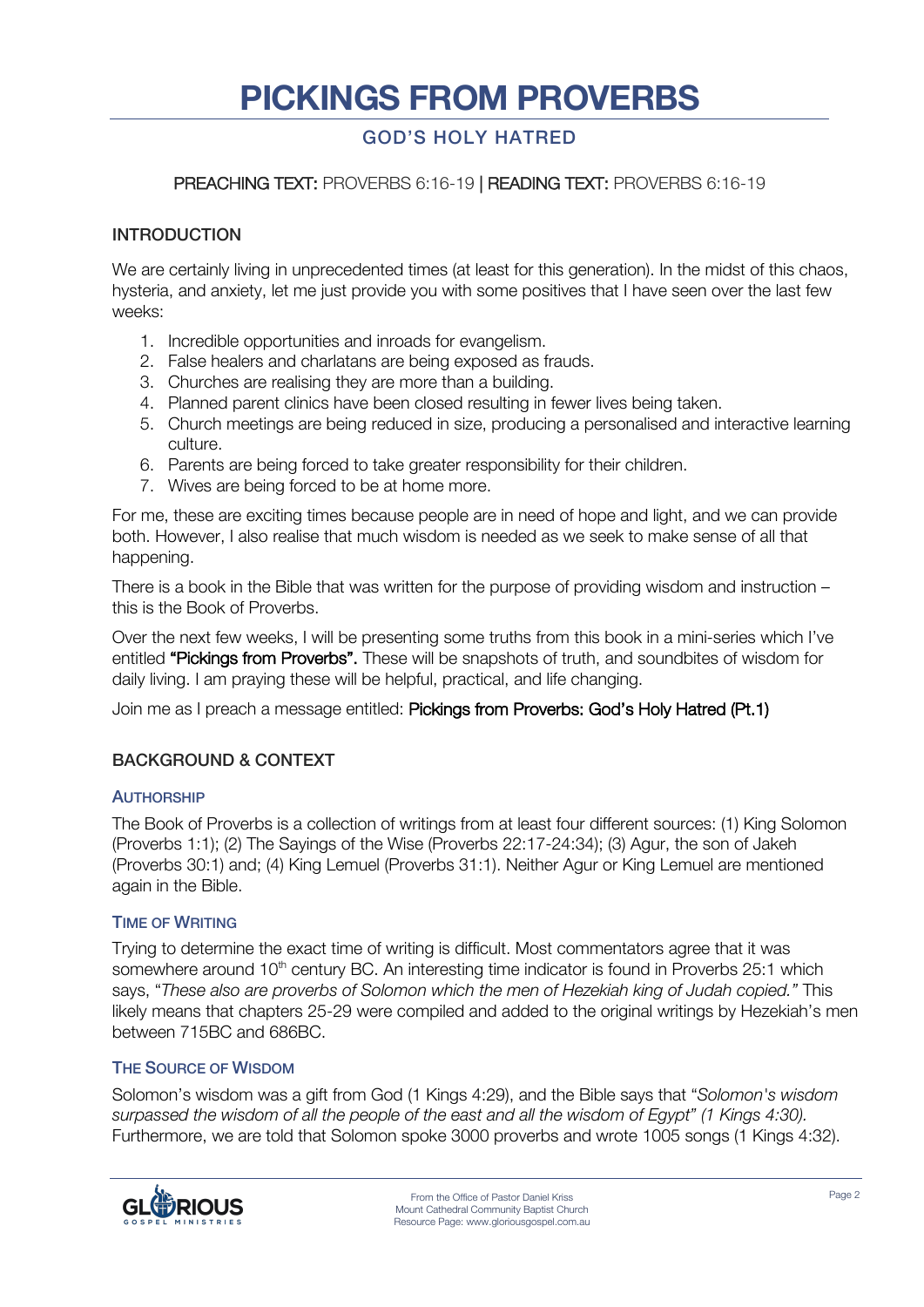### THE PURPOSE OF THE BOOK

The overarching purpose of the book is set out in the first chapter, "*to give prudence to the simple, knowledge and discretion to the youth" (Proverbs 1:4).* This book falls into the category of Biblical Wisdom Literature and is poetic in genre.

#### THE IMPORTANCE OF PROVERBS

The Book of Proverbs is very unique, and it accomplishes what no other biblical book does: It simply and succinctly compiles numerous short instructions for living an effective and God-honouring life on earth. Proverbs is not primarily concerned with an exhaustive theological treatise, or recording lengthy narratives, it is entirely focused on instructing people in the path of wisdom. It is fiercely practical and covers a range of topics: matters of the heart, human relations, emotions, careers, marriage, adultery, suffering, parenting, discipline, family, morality and ethics, folly and foolishness, happiness, honesty, laziness, pride, riches, poverty, the use of alcohol, importance of hygiene, the nature of God, the nature of sin, outward beauty, anxiety, principles for the self-employed, compulsive talkers, friendship, widows and the fatherless, home-making, speech, life and death, modesty, procrastination, and these are just what I have found in my study!

# UNDERSTANDING PROVERBS

Because Proverbs is poetic in nature, some have over-emphasised its teaching to the point that they treat every commandment and the outcome associated with it as a promise. This is dangerous. Proverbs is not a book of promises, it is a book of wisdom. Just because you have obeyed a particular command does not automatically mean that you will have long-life, financial success, freedom from trials etc. The nature of wisdom-literature is that is promotes a way of life that honours God which means that the commands should be obeyed, but the outcomes are to be left in the Lord's hands.

#### DEFINING WISDOM

Wisdom has been well-defined as "God's perspective on any given situation." From Solomon's life we learn that it is one thing to obtain wisdom, but another thing entirely to walk in that wisdom. In Proverbs, wisdom is synonymous with instruction, knowledge, counsel, reproof, insight, prudence, understanding, and discretion. These terms are different facets of the same diamond.

#### WISDOM IN THE NEW TESTAMENT

Paul commands the believer to "Walk in wisdom" (Colossians 4:5; Ephesians 5:15) and his prayer for the Colossian church is that they might be "*filled with the knowledge of his will in all spiritual wisdom and understanding" (Colossians 1:9).*

# POINT 1: A GOD WHO LOVES IS A GOD WHO HATES

*"There are six things that the Lord hates, seven are an abomination to Him" (Proverbs 6:16).*

Perhaps one of the most misunderstood realities about the character of God is the fact that he hates. This truth is repugnant to all seeker-sensitive, culture-focused, love-unites-and- doctrine-divides contemporary church strategists.

A "God-loves-only" doctrine is worse than a "King-James-only" doctrine.

The Bible tells us that God is love (1 John 4:8), and for many, this necessitates that fact that He cannot hate. This is incorrect. In fact, for God to express love, He must by virtue of His perfections also express hatred for whatever opposes His character.

Throughout the Bible we are told that God does hate:

1. God hates pride and arrogance: "*Pride and arrogance and the way of evil and perverted speech I hate" (Proverbs 8:13).*

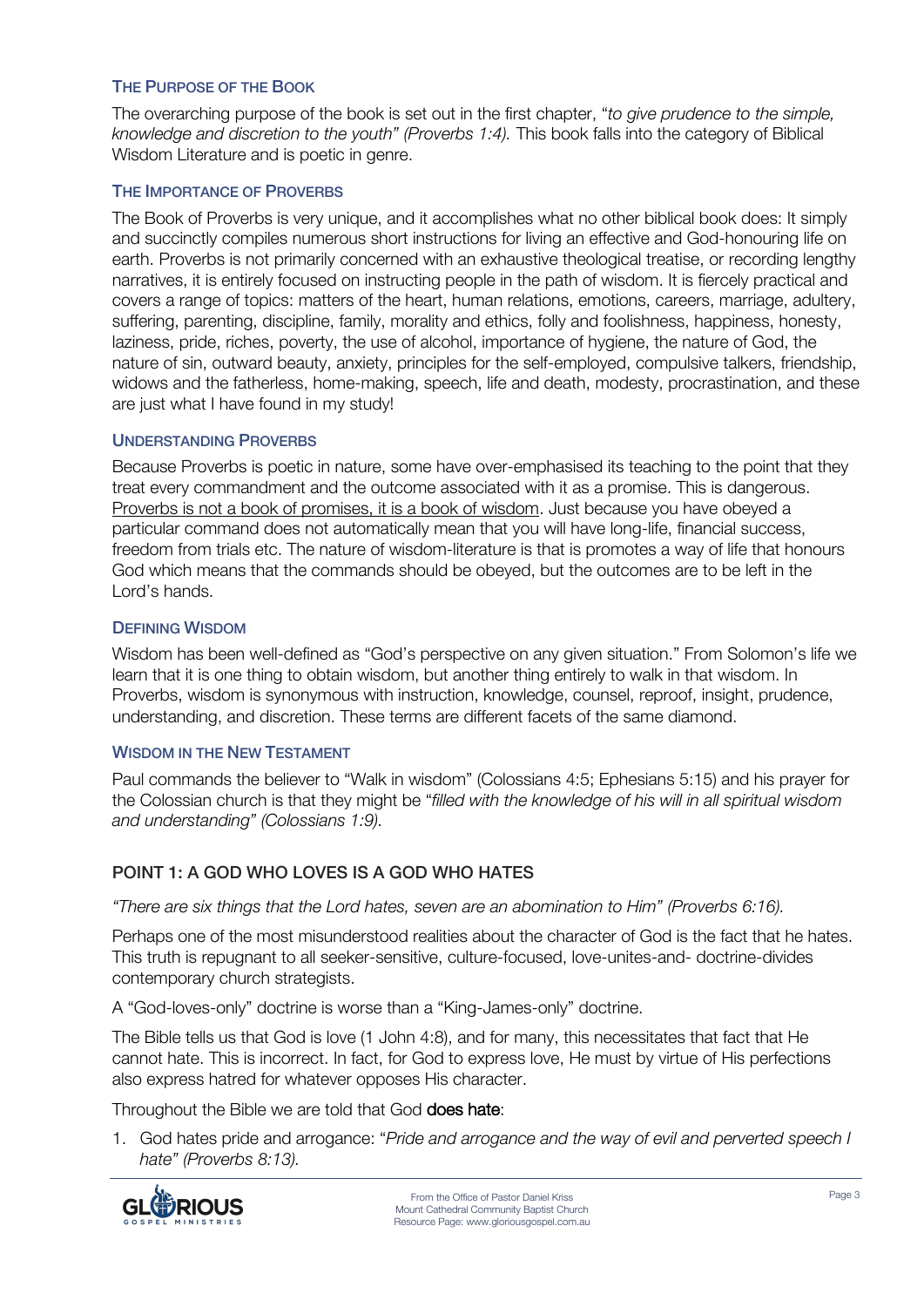- 2. God hates robbery and wrong: "*For I the LORD love justice; I hate robbery and wrong*" (Isaiah 61:8).
- 3. God hates the devising of evil and loving a false oath: "*do not devise evil in your hearts against one another, and love no false oath, for all these things I hate, declares the LORD" (Zechariah 8:17).*
- 4. God hates corruption in doctrine and practice: "*Yet this you have: you hate the works of the Nicolaitans, which I also hate" (Revelation 2:6).*

# **APPLICATION**

Genuine love hates. It is right for God to hate that which stands opposed to His perfection. Because God is the author of life, He hates abortion. Because God is instituted monogamous, heterosexual marriage, God hates divorce, adultery, homosexuality, and all other sexual perversions.

The Christian who is to be like God also must operate with a holy hate.

- *1.* Reverence for God means a hatred for evil: "*The fear of the LORD is hatred of evil" (Proverbs 8:13).*
- 2. God's Word is truth therefore we hate falsehood: "*Through your precepts I get understanding; therefore I hate every false way" (Psalm 119:104, 163)*
- 3. Hate evil and love good: "*Hate evil, and love good" (Amos 5:18).*
- *4.* Hate sin and our tendency towards it: "*For I do not do what I want, but I do the very thing I hate" (Romans 7:15).*

# POINT 2: DETESTABLE SIN #1: HAUGHTY EYES (6:17)

Literally, "eyes of loftiness; elated eyes."

The word "haughty" is an adjective which means "proud and disdainful; high in one's own estimation. Unlike many other words, this is not neutral but entirely negative. The term contains morality, and it is evil at every turn.

One commentator describe pride as "dust deifying itself".

C.S. Lewis wrote this about pride:

*There is one vice of which no man in the world is free; which everyone loathes when he sees it in someone else; and of which hardly any people, except Christians, ever imagine that they are guilty themselves. I have heard people admit that they are bad-tempered, or that they cannot keep their heads about girls or drink, or even that they are cowards. I do not think I have ever heard anyone who was not a Christian accuse himself of this vice. And at the same time I*  have very seldom met anyone, who was not a Christian, who showed the slightest mercy to it *in others. There is no fault that makes a man more unpopular, and no fault which we are more unconscious of in ourselves. And the more we have it ourselves, the more we dislike it in others.*

Pride is the root of all sin and it is a central theme in the book of Proverbs. James tells us that *"God opposes the proud but gives grace to the humble" (James 4:6).* 

- **■** It was pride (followed by disobedience) that brought the fall (Genesis 3:6).
- It was pride that cast Satan from heaven (Isaiah 14:12-14).
- § It was pride that brought the ruin of Sodom and Gomorrah (Ezekiel 16:49).
- § It was pride that prohibited salvation for a Pharisee (Pharisee & Tax Collector: Luke 18:9-14).
- § It was pride that made King Nebuchadnezzar eat grass like an ox (Daniel 5:20).

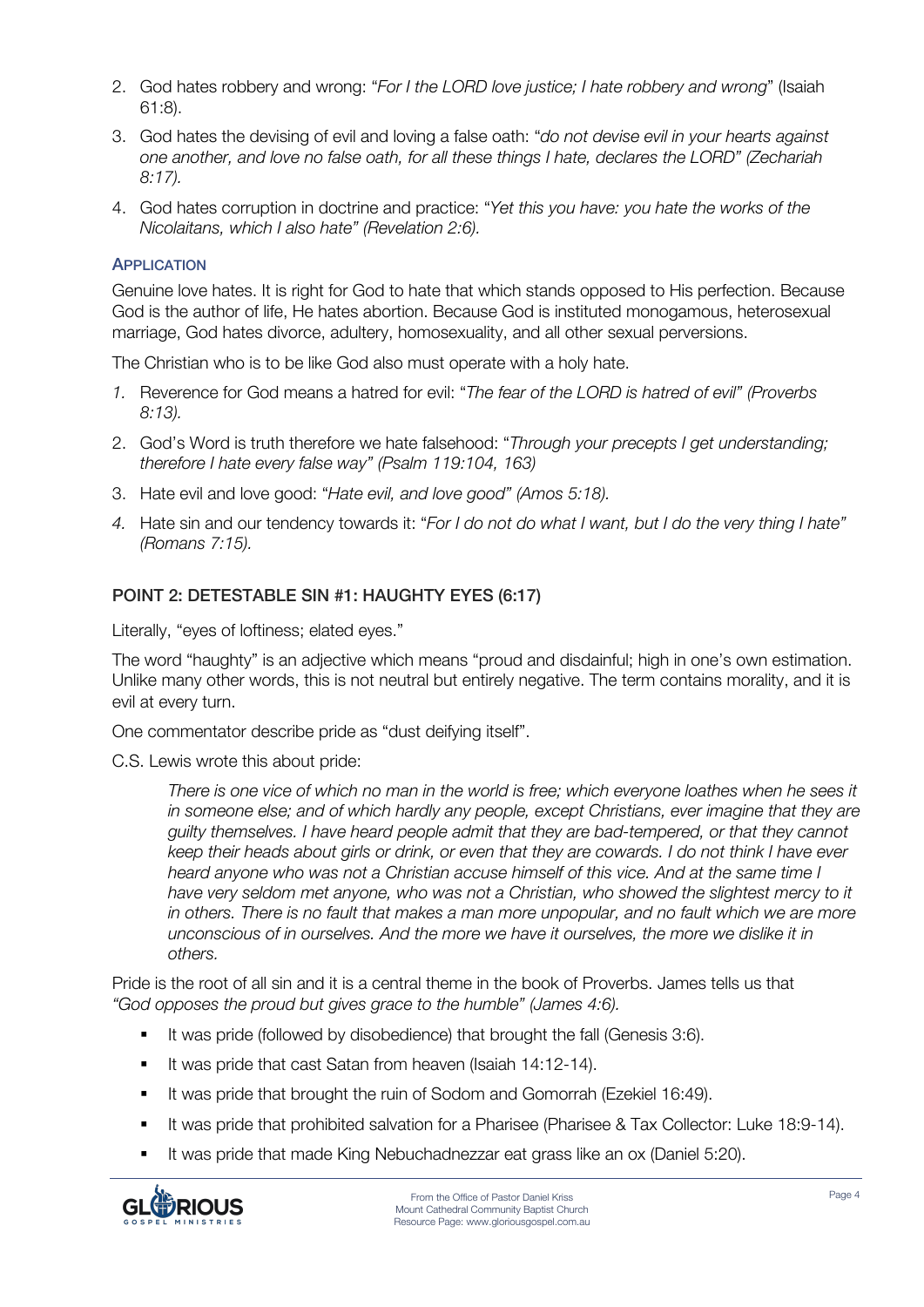- § It was pride that afflicted the godly King Uzziah with leprosy (2 Chronicles 26:16).
- § It was pride that brought about the destruction of the church at Laodicea (Revelation 3:17).
- It is pride that goes before destruction and a haughty spirit before a fall (Proverbs 16:18)

God detests pride, and in particular, eyes that look down upon others, and elevate themselves. Haughty eyes find their root in a conceited heart.

# Again, C.S. Lewis is helpful:

*The essential vice, the utmost evil, is pride. Unchastity, anger, greed, drunkenness, and all that, are mere fleabites in comparison. It was through pride that the devil became the devil. Pride leads to every other vice; it is the complete anti-God state of mind.*

When we are haughty, we become the center of our universe; everything revolves around us.

The Valet of an Emperor is recorded to have said, *"I cannot deny that my master was vain. He had to be the central figure in everything. If he went to a christening, he wanted to be the baby. If he went to a wedding, he wanted to be the bride. If he went to a funeral, he wanted to be the corpse."*

Perhaps the best example in the Bible of haughtiness is in James 2:1-4. Let's read that.

Haughtiness is not only looking down, but also show preference, having respect for some and not others.

# Examples of Haughty Eyes & Pride

- Making comparison in terms of possessions: cars, houses, clothing, money etc.
- § How I view others esteeming the rich, dishonouring the poor and less-fortunate.
- How I view myself high self-esteem and low self-esteem (false modesty/humility).
- Constantly looking for self-affirmation.
- Expecting others to serve me instead of serving others.
- Offended when you are passed over and do not receive attention.
- The need to be the funniest, loudest, and the one who controls every conversation.
- **•** Unwillingness to exist or function in the mundane
- Unwillingness to allow your flaws to be seen (concealing true identity).
- **•** Unwillingness to admit fault, defeat, and failure.
- Over-protection of what you esteem to be yours (finances, family, health, etc.)
- **•** Controlled by other people's opinion of you
- **•** Self-justification

# APPLICATION

The antidote for pride is an increasing understanding of God, His character, and His grace. What have we got that has not been given to us (1 Corinthians 4:7)?

God's grace is humbling. It brings us back to the dust, it humiliates us (in a good way).

In Job 38-41 God asks Job more than 70 questions in quick succession. Each of these reminded Job of just how small and insignificant he was when compared to the glorious character of God.

Isaiah 40 does something similar. It describes the majesty and glory of God in contrast to mankind who are portrayed as "grasshoppers" (Isaiah 40:22).

When a Christian understands the gospel, and that it is all of grace, he cannot but be brought low. His high estimation of himself is brought low on the basis of God's free grace; His low estimation of

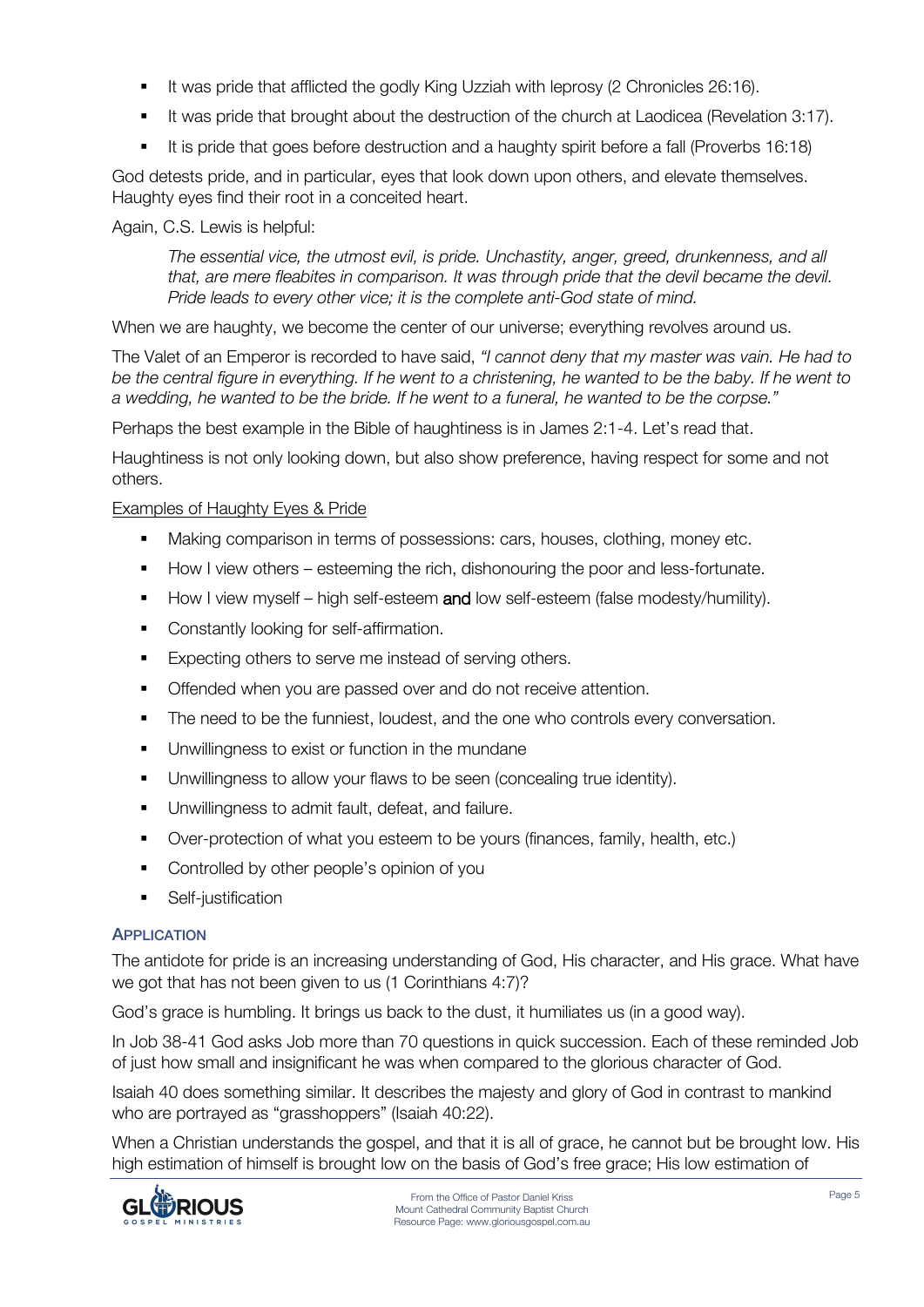himself is obliterated by understanding that he was created in the image of God and chosen for salvation by sovereign grace.

Pride and humility cannot live peaceably – they are enemies. The flesh swims in pride; The Spirit brings grace to light. Kill pride and live in the Spirit.

God hates pride and haughtiness – destroy every trace of it every day.

# POINT 3: DETESTABLE SIN #2: A LYING TONGUE (6:17)

The intent to deceive as well as the fictitious communication is here inferred.

This second detestable sin is not obscure or vague. It is simple, straightforward, and uncomplicated. However, we all lie more than we think.

God hates every form of untruth.

God's perfection means that he cannot lie (Numbers 23:19; Titus 1:2; Hebrews 6:18). It is the nature of all who have fallen from their state of innocence to lie: The devil is the father of lies (John 8:44); all mankind are liars in their sinful state (Colossians 3:9).

# WHAT DOES THE BIBLE SAY ABOUT LIES & LIARS?

- Liars have the father as their devil (John 8:44)
- Liars will be cast into the Lake of Fire (Revelation 21:8)
- Lying lips are an abomination to the Lord (Proverbs 12:22)
- § To lie is to break God's moral law part of 10 commandments (Exodus 20:16)
- Consciences are seared through lies (1 Timothy 4:2)
- § Compulsive lying (a life of lying) cannot continue after justification (Colossians 3:9-10)
- Lies originate from a spiritual heart disorder (Matthew 15:19)

#### WHAT IS LYING?

Lying takes many forms and it is important that we understand each of these so that we can put them away. My study suggests that there are twelve forms of falsehood but there are probably many others.

- 1. Outright falsehood bold-faced lies (lies of commission). The one who tells them is well aware that he has communicated a falsehood.
- 2. False Promises Promises people make that they have no intention of keeping. This is deliberately misleading people.
- 3. Flattery People want to make a favourable impression, so they say nice things that they do not mean or do not believe to be true.
- 4. Omission (half-truths) Leaving out relevant information that the hearer requires. It is easier and least risky. It doesn't involve inventing any stories. It is passive deception.
- 5. Restructuring—distorting the context. Saying something in sarcasm, changing the characters, or the altering the scene.
- 6. Self-Deception People who don't want to face reality can sometimes convince themselves to believe things that they really know are not true.
- 7. Minimisation—Reducing the effects of a mistake, a fault, or a judgment call.
- 8. Exaggeration (embellishment) A statement that represents something as better or worse than it really is.

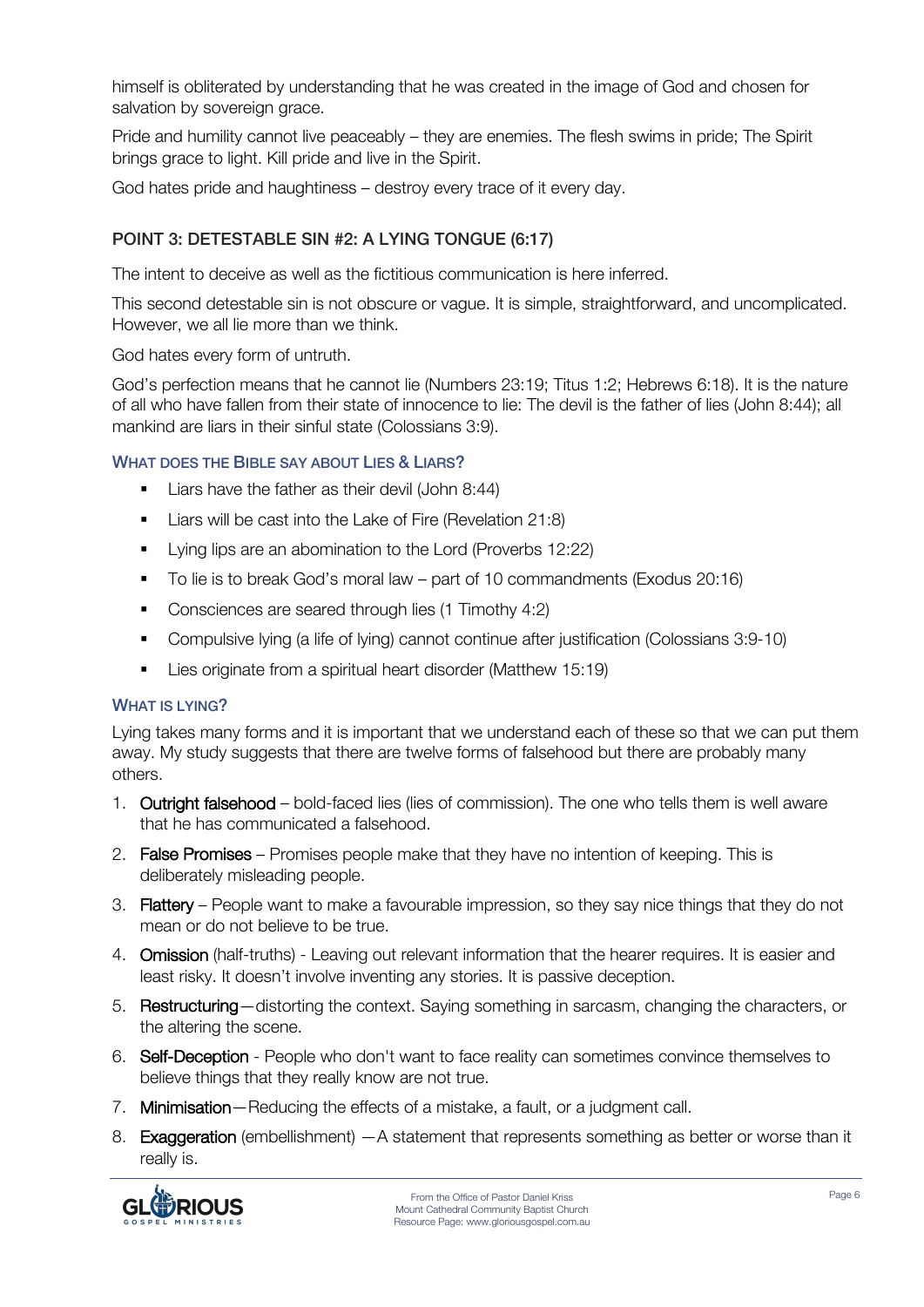- 9. Silence Concealing activities or things we know we should confess or admit but remain silent to protect ourselves.
- 10. Plagiarism Copying someone else's work and calling it your own
- 11. Evasion Misdirection in an attempt to evade answering a question directly.
- 12. Vagueness Spinning a web of deceit through the use of double negatives and distorting communication.

#### **APPLICATION**

Since God has a holy hatred for lying lips, we must be very careful to ensure we speak the truth in love at all times.

As a Christian, God commands us to put away lying (Colossians 3:9; Ephesians 4:25). How can this be done?

- **EXECT** Learn to love the truth love Jesus He is the truth: *Jesus said to him, I am the way, and the truth, and the life. No one comes to the Father except through me" (John 14:6).*
- **Remember that God delights in truth:** "*Behold, you delight in truth in the inward being, and you teach me wisdom in the secret heart" (Psalm 51:6).*
- **•** Falsehood is overcome by God's Word: *"Put false ways far from me and graciously teach me your law!" (Psalm 119:29).*
- **•** Pray for deliverance:

*"Deliver me, O LORD, from lying lips, from a deceitful tongue" (Psalm 120:2).*

#### • Meditate on truth:

*"Finally, brothers, whatever is true, whatever is honorable, whatever is just, whatever is pure, whatever is lovely, whatever is commendable, if there is any excellence, if there is anything worthy of praise, think about these things" (Philippians 4:8)*

§ Avoid influences that do not reinforce truth:

*"An evildoer listens to wicked lips, and a liar gives ear to a mischievous tongue (Proverbs 17:4). "No one who practices deceit shall dwell in my house; no one who utters lies shall continue before my eyes" (Psalm 101:7).*

# **CONCLUSION**

God has a holy hatred for pride and falsehood. Let these abominable sins be put far from us, and when we sin in these areas, let's be quick to put them right with God and one another.

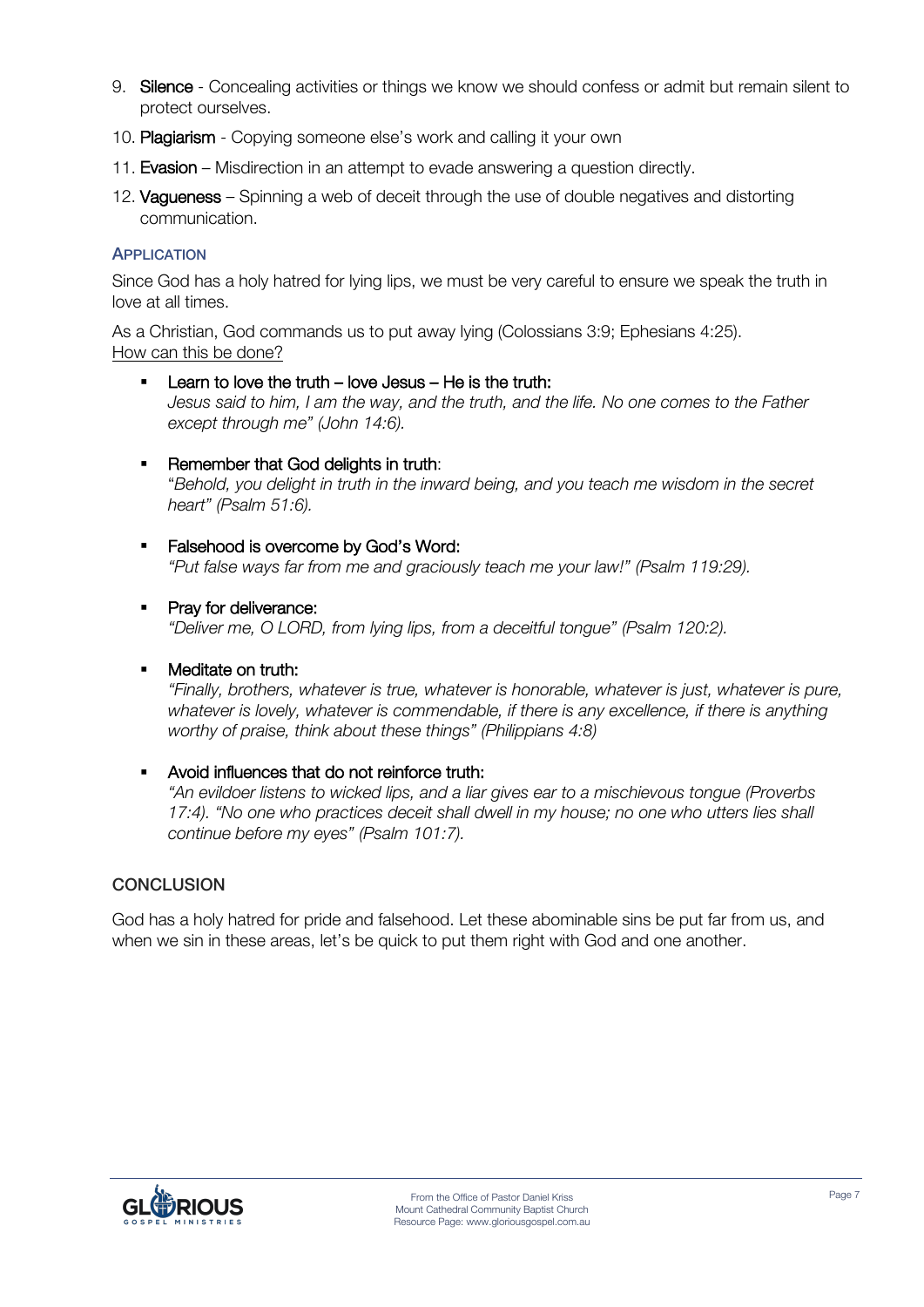# **PICKINGS FROM PROVERBS**

# GOD'S HOLY HATRED (PT.2)

# PREACHING TEXT: PROVERBS 6:16-19 | READING TEXT: PROVERBS 6:1-19

#### INTRODUCTION

Last week we commenced a series entitled: "Pickings from Proverbs." We began by looking at the first two detestable sins out of seven that are listed in Proverbs 6:17-19. These were haughty eyes and a lying tongue. Today we will continue our study in this text by considering the next two: Hands that shed innocent blood, and a heart that devises wicked plans.

Some may wonder why we would study such a seemingly negative passage. Let me give you three reasons:

- 1. It's in the Bible which means it is profitable for teaching, for reproof, for correction, and for training in righteousness (2 Timothy 3:16).
- 2. We are followers of God and disciples of Jesus which means that we want to love what they love and hate what they hate (Ephesians 5:1; Luke 9:23).
- 3. We are called to live holy lives and to mortify the members of our flesh (1 Peter 1:16; Colossians 3:5).

With these thoughts in mind, join me as I preach a message entitled: Pickings from Proverbs: God's Holy Hatred (Pt.2)

#### DETESTABLE SIN #3: HANDS THAT SHED INNOCENT BLOOD (6:17)

Literally, "Murderous hands. Hands that drip with innocent blood."

#### GOD HATES MURDER AND ALWAYS HAS.

#### The First Children: Cain & Abel

*Genesis 4:8-10 Cain rose up against his brother Abel and killed him. Then the LORD said to Cain, "Where is Abel your brother?" He said, "I do not know; am I my brother's keeper?" And the LORD said, "What have you done? The voice of your brother's blood is crying to me from the ground.*

The Decalogue - 6<sup>th</sup> Commandment:

*Exodus 20:13 "You shall not murder.*

#### Manasseh's Murderous Reign:

*2 Kings 24:3-4 Surely this came upon Judah at the command of the LORD, to remove them out of his sight, for the sins of Manasseh, according to all that he had done, and also for the innocent blood that he had shed. For he filled Jerusalem with innocent blood, and the LORD would not pardon.*

#### *Judah & Jerusalem's Wickedness*

*Isaiah 1:15 When you spread out your hands, I will hide my eyes from you; even though you make many prayers, I will not listen; your hands are full of blood.*

*Isaiah 59:3, 7 For your hands are defiled with blood and your fingers with iniquity; your lips have spoken lies; your tongue mutters wickedness. Their feet run to evil, and they are swift to shed innocent blood; their thoughts are thoughts of iniquity; desolation and destruction are in their highways.*

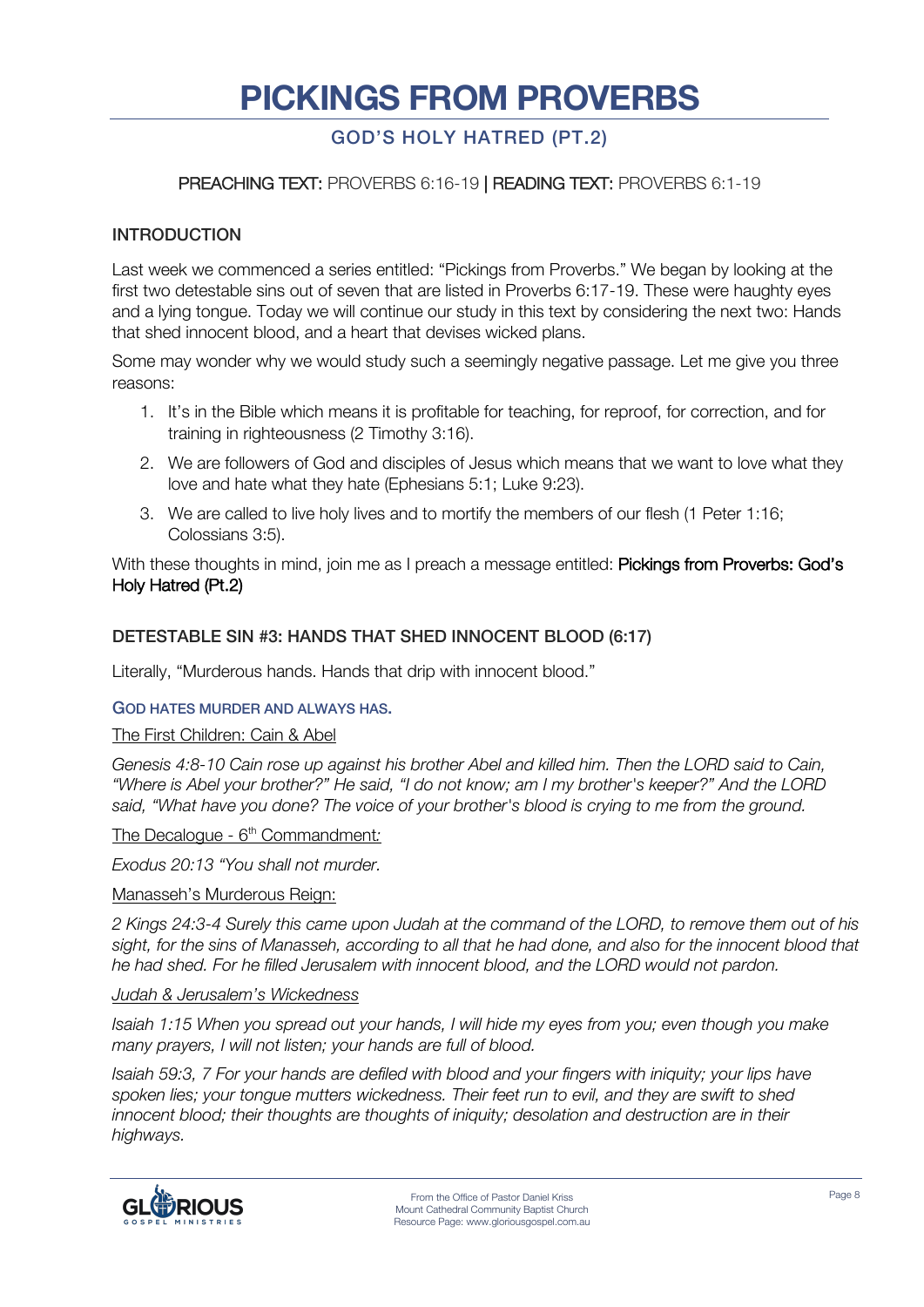GOD LOVES LIFE BECAUSE HE IS THE LIFE-GIVER AND LIFE-SUSTAINER.

*Psalm 36:9 For with you is the fountain of life; in your light do we see light.*

*Genesis 2:7 Then the Lord God formed the man of dust from the ground and breathed into his nostrils the breath of life, and the man became a living creature.*

*Psalm 139:13 For you formed my inward parts; you knitted me together in my mother's womb.*

*Acts 17:24-26 The God who made the world and everything in it, being Lord of heaven and earth, does not live in temples made by man, nor is he served by human hands, as though he needed anything, since he himself gives to all mankind life and breath and everything. And he made from one man every nation of mankind to live on all the face of the earth, having determined allotted periods and the boundaries of their dwelling place.*

To promote and sustain life is to be like God.

To destroy life and is to be devilish.

Speaking of Satan, Jesus said, "*He was a murderer from the beginning"* (John 8:44).

To take another's life is to assume the role of God who alone has the right to decide who lives and dies.

# WHAT IS MEANT BY "INNOCENT BLOOD" (IS ANYONE INNOCENT)?

The Bible is not here speaking of one who is without sin, but rather, one who has not committed a crime worthy of death by capital punishment.

#### WHAT ABOUT CAPITAL PUNISHMENT?

Capital punishment is not murder. In God's economy, capital punishment is to be meted out to those who have shed innocent blood with intent (not manslaughter or accidental death).

Genesis 9:6 "Whoever sheds the blood of man, by man shall his blood be shed, for God made man in his own image."

#### **APPLICATION**

What possible applications can be drawn here for the church? Let me give you four.

#### 1. Murder as an Act

Most of us are not guilty of murder. In fact, we probably repudiate the very notion of committing such a vile act. Before we get too high and mighty, let's remember that Moses and David were both murderers and the Bible tells us that worldly Christians in the first century were guilty of murder.

*James 4:1-4 What causes quarrels and what causes fights among you? Is it not this, that your passions are at war within you? You desire and do not have, so you murder. You covet and cannot obtain, so you fight and quarrel. You do not have, because you do not ask. You ask and do not receive, because you ask wrongly, to spend it on your passions. You adulterous people! Do you not know that friendship with the world is enmity with God? Therefore whoever wishes to be a friend of the world makes himself an enemy of God.*

#### 2. Murder as a Thought

God hates hate.

1 John 3:15 Everyone who hates his brother is a murderer, and you know that no murderer has eternal life abiding in him.

Matthew 5:21-22 "You have heard that it was said to those of old, 'You shall not murder; and whoever murders will be liable to judgment.' I say to you that everyone who is angry with his brother will be liable to judgment; whoever insults his brother will be liable to the council; and whoever says, 'You fool!' will be liable to the hell of fire.

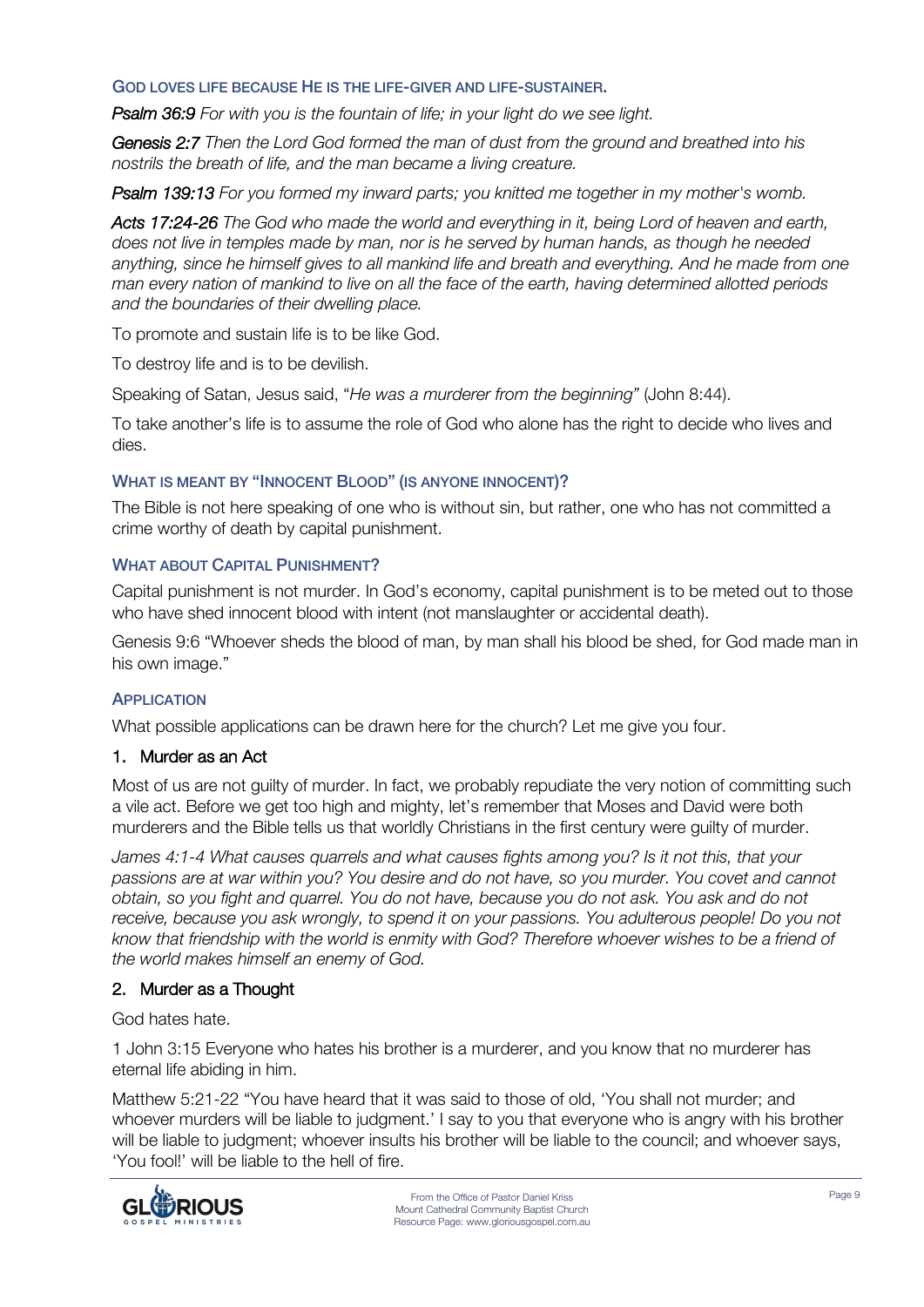Ever thought (or said) "I wish you'd just drop dead?" That is a murderous thought. That comment or line of thinking drips with innocent blood and God abhors this.

# 3. Murder Vicariously

If you support abortive surgery, euthanasia, or fighting in the army for your country, you are guilty of murder vicariously.

Some may get very angry with me on this point, but this is what the Bible teaches. It is never ok to actively, passively, or mentally murder. Complications in pregnancy, turning off life support, or signing up to kill the countries enemies are all ways of terminating lives unlawfully.

### 4. Suicide as Murder

Terminating one's own life is also murder. Again, God is the giver of life and only He is permitted to bring it to conclusion. Thoughts of suicide are also evil.

Now let me be quick to say that if you entertain these thoughts, PLEASE get help now. Seek counselling so that you understand and appreciate the value of life that God has given to you. Suicide at its core is a misunderstanding of God and His purpose for your life. The answer to overcoming suicidal thoughts is to see life as a gift from God which is precious and has a purpose.

Let us move now to our second point and the fourth detestable sin:

# DETESTABLE SIN #3: A HEART THAT DEVISES WICKED PLANS (6:18)

#### WHAT IS THE "HEART?"

The word "heart" here is not speaking of the physical blood-pumping organ. The author is referring to the inner man, the place where decisions are made: the mind, the will, and the understanding.

In Hebrew thought, the heart encompassed the immaterial aspects of a person and was used interchangeably with the mind, emotions, spirit, and will.

The heart is the place where sin is spawned. The old adage is true, "At the heart of every problem is a problem in the heart." Even before the neurons are sent from the brain to various parts of the body to perform an activity, the heart has already sinned. Before your eyes are haughty, before a lie is on your tongue, and before your hands shed innocent blood, the heart has already betrayed you.

Jesus made this point clear in Mark 7:21-22:

*For from within, out of the heart of man, come evil thoughts, sexual immorality, theft, murder, adultery, coveting, wickedness, deceit, sensuality, envy, slander, pride, foolishness.*

Before salvation, our hearts were entirely dark and depraved. Jeremiah writes, "The heart is deceitful above all things, and desperately sick" (Jeremiah 17:9).

When a person is saved, God gives him a new heart (Ezekiel 36:26). However, even with a new heart, the believer is still capable of devising wicked plans and performing them.

#### WHAT DOES IT MEAN TO "DEVISE WICKED PLANS?"

The word "devises" carries the idea of an engraving, etching, ploughing or fabricating." It is clearly proactive, intentional, and premeditated. The individual is designing and contriving wickedness. Making plans to perform evil.

The heart spoken of here is guilty of making evil plans against God and man.

It is what we call the sin of commission – deliberate, calculated, and with purpose.

#### EXAMPLES OF DEVISING WICKED PLANS:

There are many forms of this sin. Let me present you with some examples:

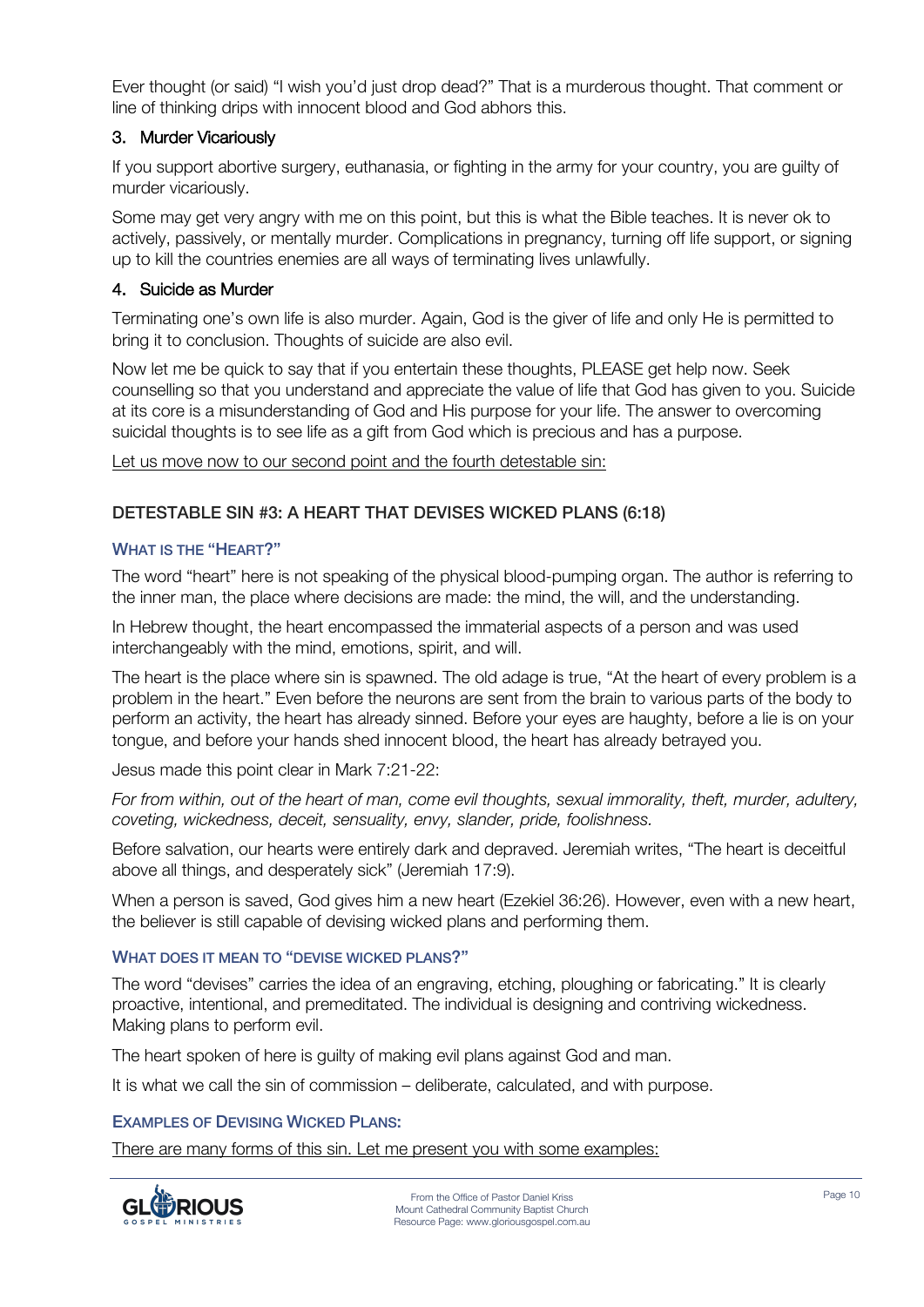- 1. Tearing down a person's reputation for personal gain slander/gossip.
	- a. Hate speech, libel, defamation.
- 2. Theft on the basis of greed and covetousness.
- 3. Telling a dirty joke with the lads because you want to fit in.
- 4. Actively obscuring money in your business to avoid paying taxes.
- 5. Confessing your sin with every intention of committing it again later.
	- a. Pornography "I'll get this right so I can worship or partake of communion, but I will do it again later."
- 6. Planned immodesty that causes people to notice and admire your physique.
- 7. Vindictive behaviours. "He did this to me, so I'm doing this to him…"
- 8. Purposefully interacting with a fallen countenance so others enquire or provide empathy.
- 9. Planning excuses for disobedience I'll tell my mum that I was at a friend's house."
- 10. Provide bad counsel so that others fail (Ezekiel 11:2).
- 11. Deciding to watch something because you enjoy it even though it grieves the Holy Spirit.
- 12. Hurtful pranks and mischief (*Proverbs 24:8-9 "Whoever plans to do evil will be called a schemer. The devising of folly is sin, and the scoffer is an abomination to mankind."*

#### EVIL AGENDAS INVOKES SWIFT JUDGMENT

Not only does God hate a heart that devises wicked plans, but He also promises to bring judgment upon those who operate with one. Consider Micah 2:1:

*Woe to those who devise wickedness and work evil on their beds! When the morning dawns, they perform it, because it is in the power of their hand.*

Premeditated wickedness, evil agendas, and deliberate, intentional wrongdoing will be met with swift and severe judgment.

James writes, "So whoever knows the right thing to do and fails to do it, for him it is sin" (James 4:17).

#### **APPLICATION**

God has called His people to plan good and not evil.

Now, in virtual lockdown and isolation, is an excellent time to formulate a plan for blessing others. Premeditated acts of encouragement that pour forth from a holy heart!

Consider how you can "pour coals of fire" on your enemy's head, bring light and hope to those in despair, and elicit joy and love toward the household of faith.

It is one thing to not devise wicked plans, but it is another thing to actively look for opportunities to bless others. The former is concerned with not sinning, the latter is concerned with living with others in mind.

*1 Peter 3:9 Do not repay evil for evil or reviling for reviling, but on the contrary, bless, for to this you were called, that you may obtain a blessing.*

*Hebrews 10:24 And let us consider how to stir up one another to love and good works.*

*Proverbs 11:25 Whoever brings blessing will be enriched, and one who waters will himself be watered.*

*Hebrews 13:16 Do not neglect to do good and to share what you have, for such sacrifices are pleasing to God.*

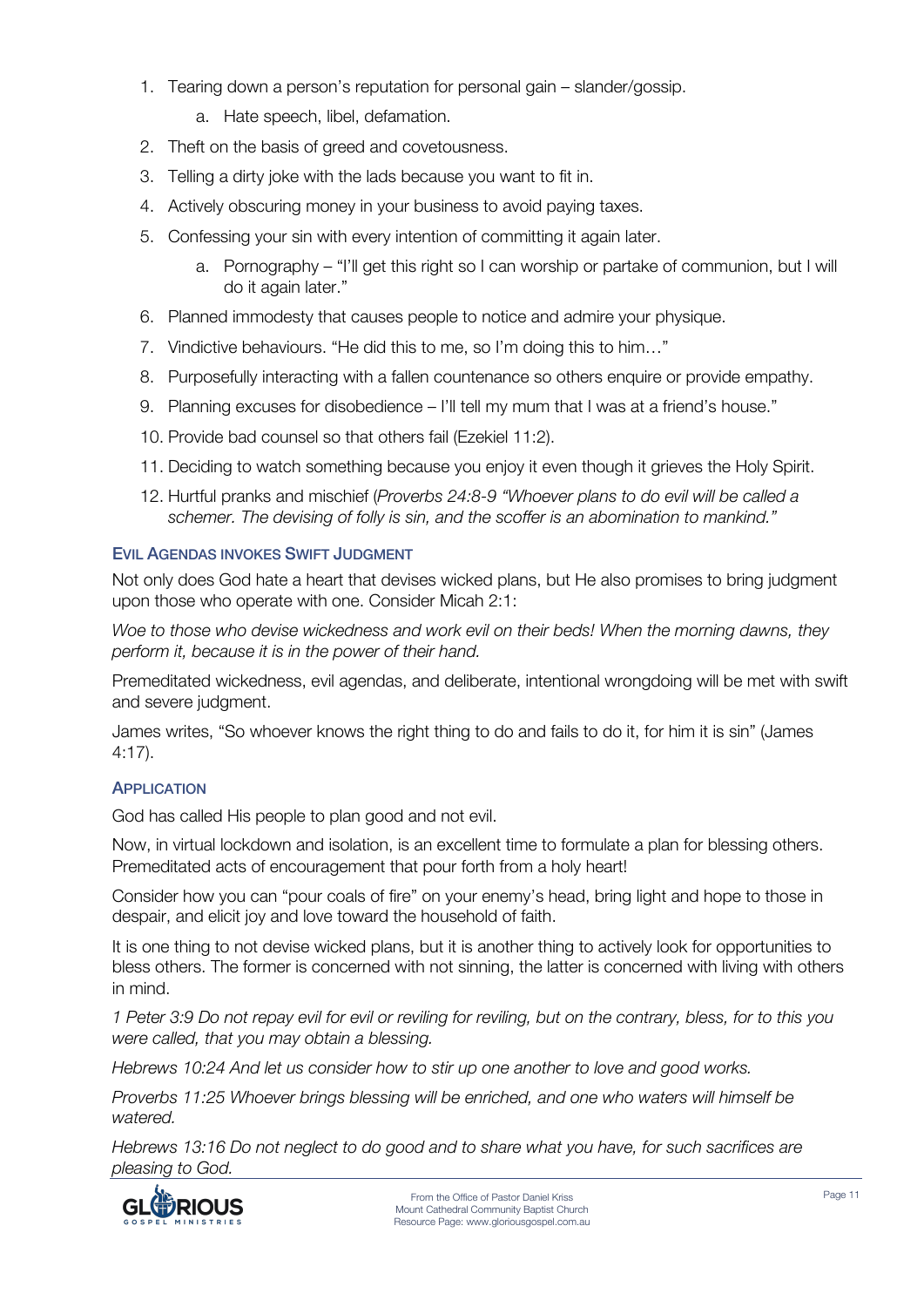# **CONCLUSION**

God has a holy hatred for hands that shed innocent blood and a heart that devises wicked plans. Rather than entertain evil thoughts, plans, and engage in sinful practices, let us seek to build up, encourage, and bless our fellow man. This brings glory to God.

Our final song says:

# My Jesus I love Thee; I know Thou art mine

# For thee all the follies of sin I resign.

May God help us to make this a reality EVERY DAY!

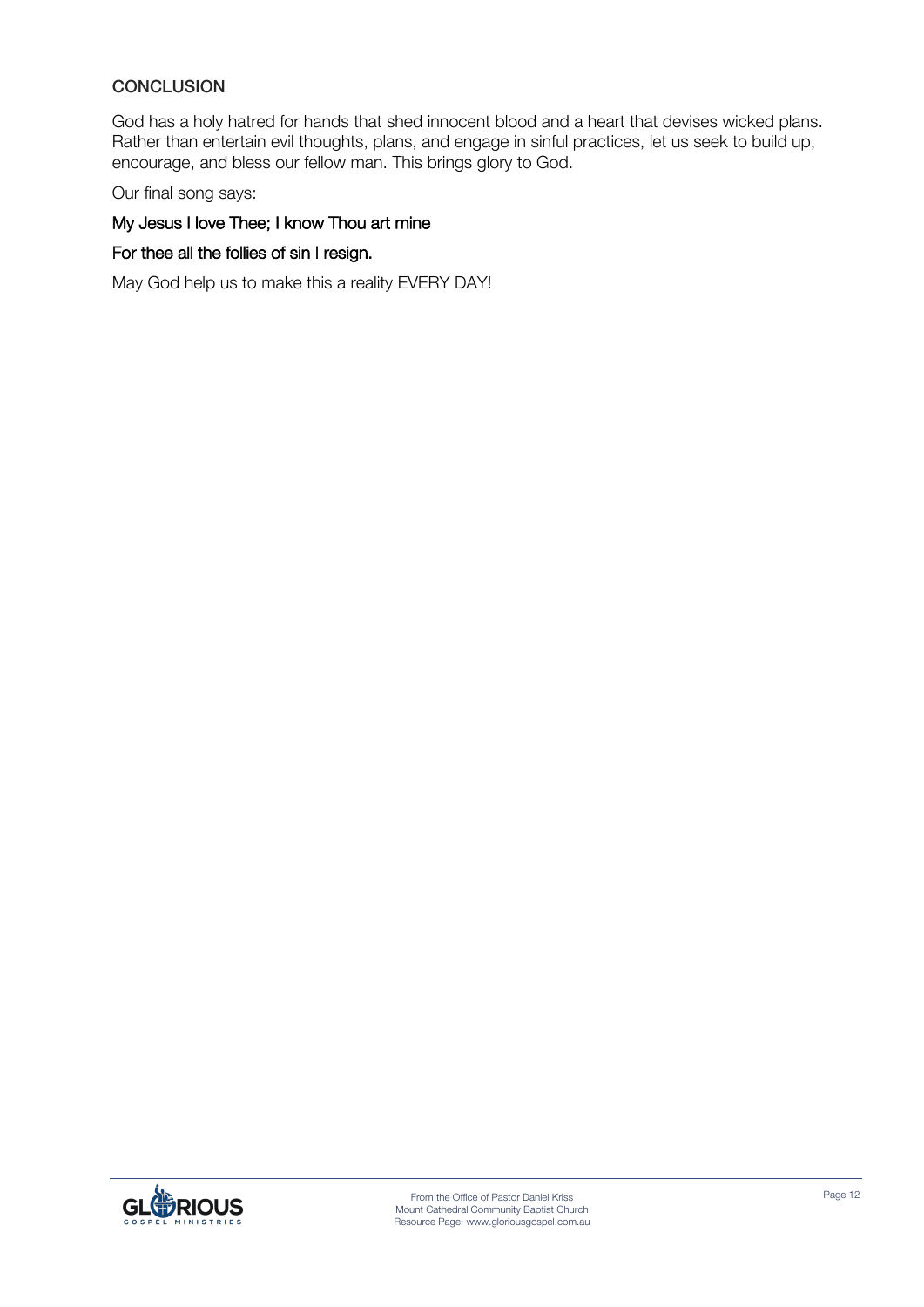# **PICKINGS FROM PROVERBS**

# GOD'S HOLY HATRED (PT.3)

# PREACHING TEXT: PROVERBS 6:16-19 | READING TEXT: PROVERBS 6:1-19

# INTRODUCTION

There's an old Sunday School song which is incredibly relevant to our studies in Proverbs 6:16-19. I'm not sure if the lyricist had our text in mind, but it certainly is in alignment!

The words are: O be careful little eyes what you see; O be careful little ears what you hear; O be careful little tongue what you say; O be careful little hands what you do; O be careful little feet where you go; O be careful little heart what you think. For the Father up above is looking down in love, so be careful little eyes/ears/tongue/hands/feet/heart what you see/hear/say/do/go/think.

Our last message was focused on the third and fourth detestable sins of Proverbs 6:16-19, namely, "hands that shed innocent blood" and "a heart that devises wicked plans." That sermon is available online and is accompanied by notes if you were not able to join us last week.

This morning we arrive at the fifth detestable sin.

Join me as I preach a message entitled: Pickings from Proverbs: God's Holy Hatred (Pt.3)

# DETESTABLE SIN #5: FEET THAT MAKE HASTE TO RUN TO EVIL (6:18)

This is the final body part mentioned in this catalogue of vices. Solomon has mentioned the eyes, the tongue, the hands, the heart, and now, the feet. In our sinful state we are altogether unclean - from the crown of our head to the heels of our feet.

The Hebrew word for feet primarily speaks of the terminal portion of the leg which bears weight and allows locomotion. However, it is also representative of direction of life, choices, and steps.

In the anatomical sense, feet are essential to balance, movement, direction, and weight-bearing. When feet fail the body is severely incapacitated. On the other hand, when the 100+ tendons, muscles, and ligaments in each foot are working correctly, the person can walk, run, climb, and engage in countless other activities.

In our text, Solomon tells us that God hates *"feet that make haste to run to evil."* 

Literally, *"feet that run rapidly to perform evil deeds"* or *"feet that be swift in running towards mischief."* 

There seems to be a process or chain of events in verses 17 & 18:

- 1. The heart devises or fabricates the wicked plans; and
- 2. The feet run swiftly to perform those evil campaigns.

If the heart is left unattended, it will soon engage the feet to fulfil all its purposes. Here again is reason to be vigilant in guarding the heart (Proverbs 4:23).

Here is an important reality: What the heart conceptualises the feet materialises!

Notice from our text that there is no restraint or delay on the part of the feet. They move quickly and immediately to accomplish wickedness.

The feet not only perform deeds of mischief, but they do it eagerly. This is "sin's sprint."

When the feet should be employed in the service of Christ, in maintaining spiritual balance, and in running towards good, they are instead found pursuing evil at a rapid rate.

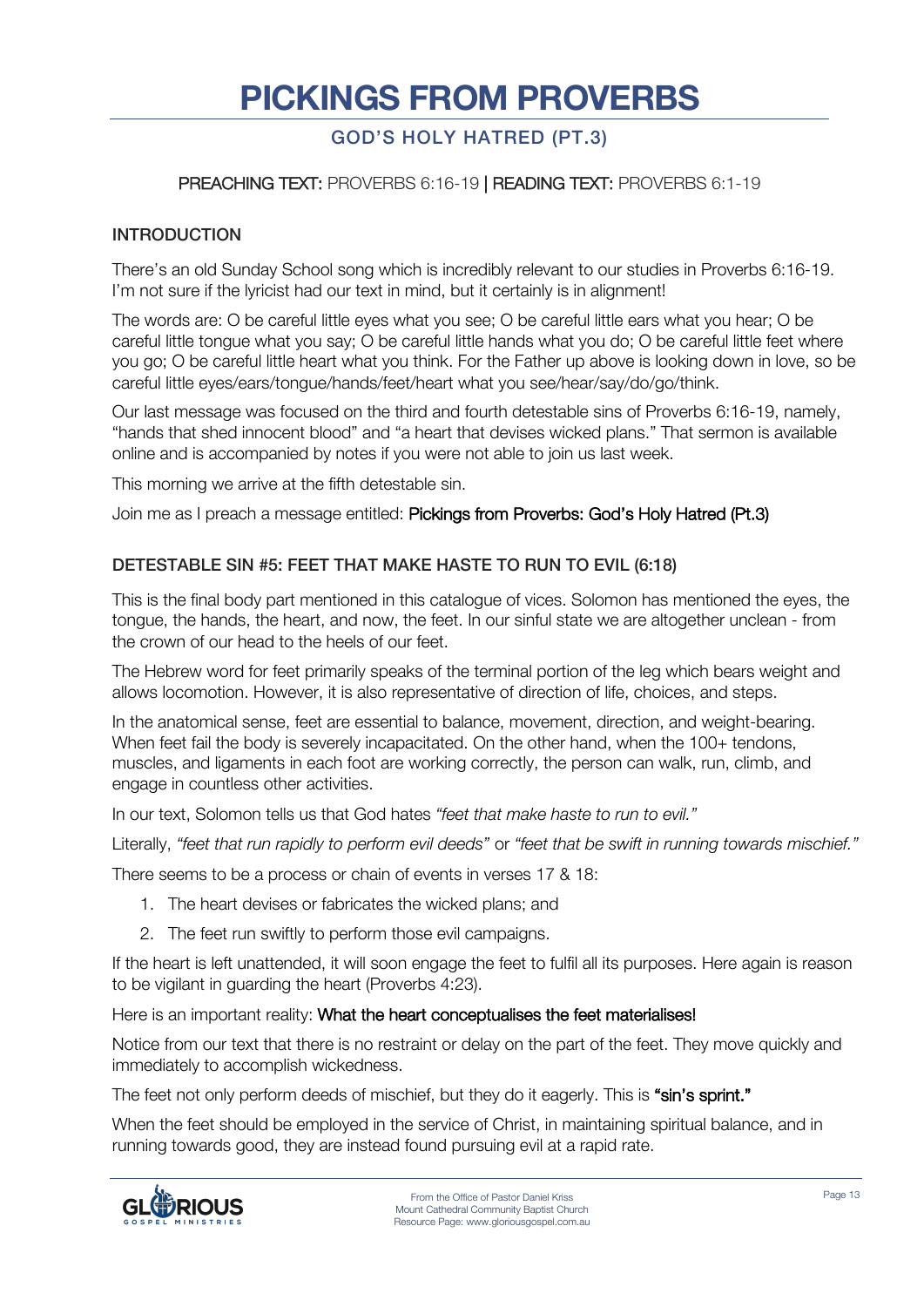The feet that should be beautiful from preaching the good tidings of the gospel (Romans 10:15) are instead sullied from running through the mire and filth of this world.

In preparing this message, I found myself chasing an unusual subject through the Bible – the subject of feet. It is true that you can never plummet the depths of Scripture! I looked up the Hebrew and Greek words for "feet" and read every occurrence in the Bible. Surprisingly, the Scripture says a lot about feet. The Hebrew word for feet occurs 246 times and the Greek word 78 times.

Let me share two of the many interesting principles I found about feet in the Bible which will help us understand God's perspective on righteous living or in other words, "clean feet."

- 1. Cleansing the Feet: Before entering the tabernacle, God commanded the priests to wash their hands AND feet so that they might not die on the basis of defilement (This references both the physical dirtiness of the feet and the spiritual): "*They shall wash their hands and their feet, so that they may not die" (Exodus 30:21).* This symbolises repentance and cleansing.
- 2. Sin Scars! Proverbs 6:28 says*, "…Can one walk on hot coals and his feet not be scorched?* In this context, the one who chases evil is walking on hot coals and will bear the awful repercussions of immense pain, scarring, long-term recovery, and runs the risk of a permanently tottering gait.

# 10 PLACES OR SITUATIONS THAT THE CHRISTIAN'S FEET SHOULD NOT BE FOUND:

As with all things, it is easy to see the more flagrant, bold-faced evil and those who run towards it. For example: suicide bombers, murderers, rapists, arsonists and so on. However, there are less-visible sins which we as God's people may be running towards. Let me give you 10 examples to think about. I have assigned titles to the following locations to aid with remembering and making notes.

- 1. PLACE #1: The Path of Enticement Read Proverbs 1:10-16 (v.15 *hold back your foot from their paths).* The place where you know temptation is rife and almost irresistible. The place where there is direct, concentrated influence towards evil (Psalm 1:1). "Friends" who lead you astray. DO NOT RUN TOWARDS THIS PATH - FLEE FROM IT!
- 2. PLACE #2: The Chamber of Sexual Promiscuity Read Proverbs 5:1-6 (also Proverbs 7:6- 27). This includes brothels, pornography, marital affairs, fornication, adultery, sexting, all other forms of sexual defilement. DO NOT RUN TOWARDS THIS CHAMBER - FLEE FROM IT!
- 3. PLACE #3: The Stronghold of Private Addictions *"All things are lawful for me, but not all things are helpful. All things are lawful for me, but I will not be dominated by anything" (1 Corinthians 6:12)*. This may include alcoholism and drunkenness, substance abuse, gambling, compulsive hoarding, shopping, exercise, eating, cleaning, etc. DO NOT RUN TOWARDS THIS STRONGHOLD - FLEE FROM IT!
- 4. PLACE #4: The House of Domestic Abuse *"Having purified your souls by your obedience to the truth for a sincere brotherly love, love one another earnestly from a pure heart" (1 Peter 1:22).* This includes physical, verbal, sexual, and emotional abuse, spousal rape, manipulation, threats and more. These forms of abuse are evil and do not originate in love and a pure heart. DO NOT RUN TOWARDS THIS HOUSE - FLEE FROM IT!
- 5. PLACE #5: The Sinful Digital Playground (I.E digital feet that run to evil) sites you look up, YouTube videos, Facebook posts, Tweets, Instagram, games that promote evil – (E.G. Grand Theft Auto), music and movies which promote that which God hates. I am regularly amazed by what Christians post on social media. Things they would never do or say or wear when with fellow believers. It is truly astonishing! DO NOT RUN TOWARDS THIS PLAYGROUND -FLEE FROM IT!
- 6. PLACE #6: The Bed of Laziness *"I passed by the field of a sluggard, by the vineyard of a man lacking sense, and behold, it was all overgrown with thorns; the ground was covered with nettles, and its stone wall was broken down" (Proverbs 24:30-31).* When you should be

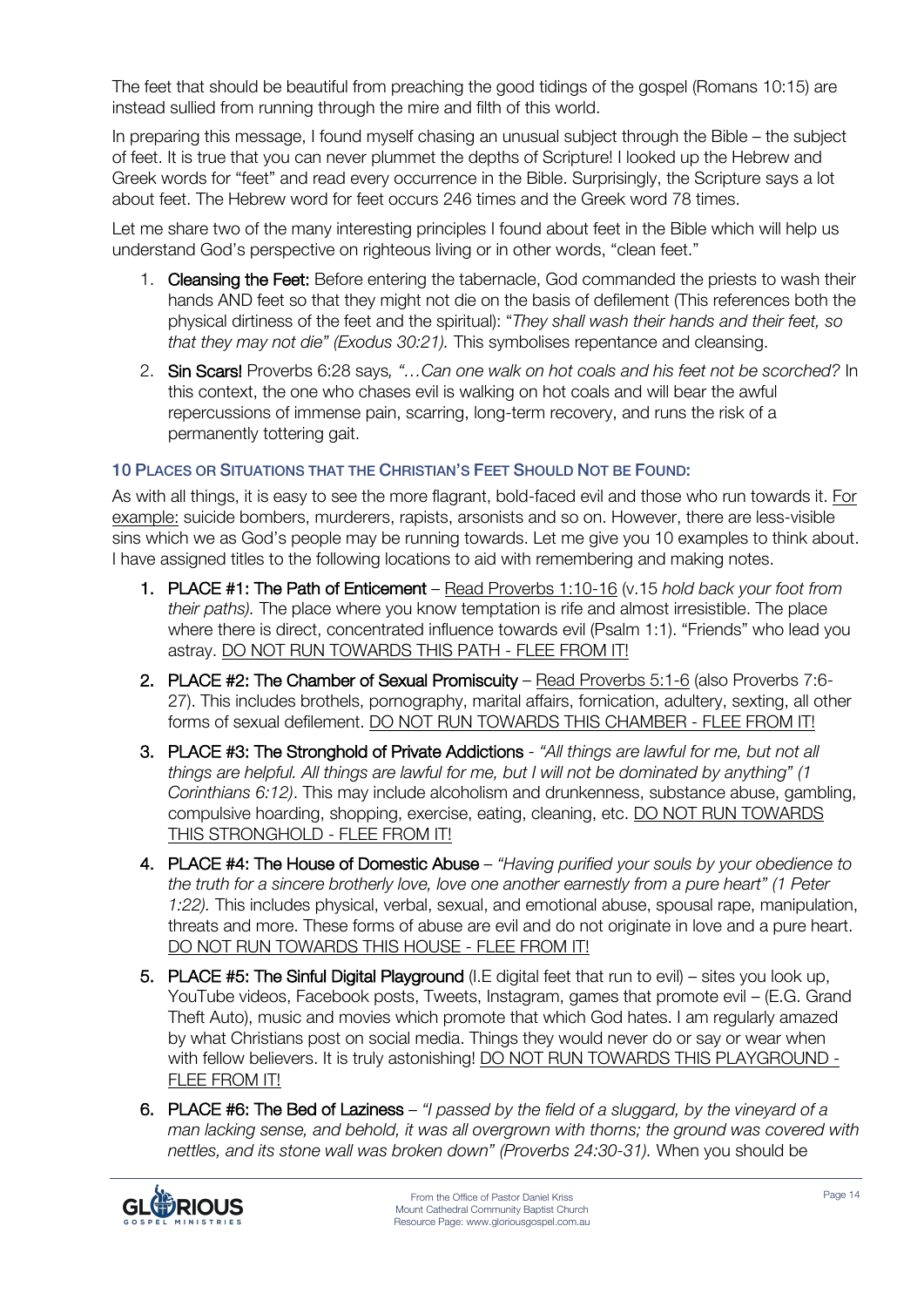ploughing, you are sleeping; when you should be reading the Word, you are binge-watching Netflix; when you should be engaged in spiritual activities, you are occupied with lessimportant matters; when something should be done today, you are procrastinating. DO NOT RUN TOWARDS THIS BED - FLEE FROM IT!

- 7. PLACE #7: The Treasury of Wealth "*But those who desire to be rich fall into temptation, into a snare, into many senseless and harmful desires that plunge people into ruin and destruction" (1 Timothy 6:9).* Consumed with a passion to be rich and achieve this goal at any cost. Often accompanied by fraud, tax evasion, deceitful schemes, double-dealing, and trickery. DO NOT RUN TOWARDS THIS TREASURY - FLEE FROM IT!
- 8. PLACE #8: The Den of Rebellion "An evil man seeks only rebellion" (Proverbs 17:11); "*Everyone who is arrogant in heart is an abomination to the Lord; be assured, he will not go unpunished" (Proverbs 16:5)* Essentially this is pride in varied forms and includes active rebellion, being obstinate, always having to be right, uncooperative, insubordinate, divisive, contrary, antagonistic, inflexible, and unyielding. Examples: children disobeying parents, employees disregarding the wishes of their boss, Christians ignoring what their elders/pastors tell them to do (so far as it's biblical), citizens violating the rules set out by their government. DO NOT RUN TOWARDS THIS DEN - FLEE FROM IT!
- 9. PLACE #9: The Office of Personal Rights As servants (bond-slaves) of Jesus Christ (Romans 1:1), we have relinquished all personal rights. We are to uphold only that which relates to our Master and furthers His Kingdom on earth. DO NOT RUN TOWARDS THIS OFFICE - FLEE FROM IT!
- 10. PLACE #10: The Shrine of Accolades *"Woe to you, when all people speak well of you, for so their fathers did to the false prophets" (Luke 6:26); "For am I now seeking the approval of man, or of God? Or am I trying to please man? If I were still trying to please man, I would not be a servant of Christ" (Galatians 1:10).* The Christian is not to run towards the praise and approval of men. His agenda should not include inciting personal commendation or plaudits. DO NOT RUN TOWARDS THIS SHRINE - FLEE FROM IT!

# HOW TO SAFEGUARD AGAINST FEET THAT RUN TOWARDS EVIL

Let's turn to a few passages and I will outline practical safeguards from each.

# 1. SALVATION: Read Romans 6:20-23

The only way to be freed from the penalty, power and presence of sin is by virtue of the new birth, that is, to be saved from sin through Christ's substitutionary death on your behalf. Once saved, you are a new creature (1 Corinthians 5:17) and you cannot continue in your former lifestyle:

*"Or do you not know that the unrighteous will not inherit the kingdom of God? Do not be deceived: neither the sexually immoral, nor idolaters, nor adulterers, nor men who practice homosexuality,nor thieves, nor the greedy, nor drunkards, nor revilers, nor swindlers will inherit the kingdom of God. And such were some of you. But you were washed, you were sanctified, you were justified in the name of the Lord Jesus Christ and by the Spirit of our God" (1 Corinthians 6:9-11*

# 2. VIGILANCE: Read Proverbs 4:23-27

There are four key aspects to be vigilant in this text and these relate to those who are believers.

- 1. Guard your heart (v.23).
- 2. Ponder the path of your feet (v.26).
- 3. Do not swerve from the right path (v.27a).
- 4. Turn your feet from the direction of evil (v.27b).

# 3. PROTECTION: Read Psalm 119:59, 101, 105

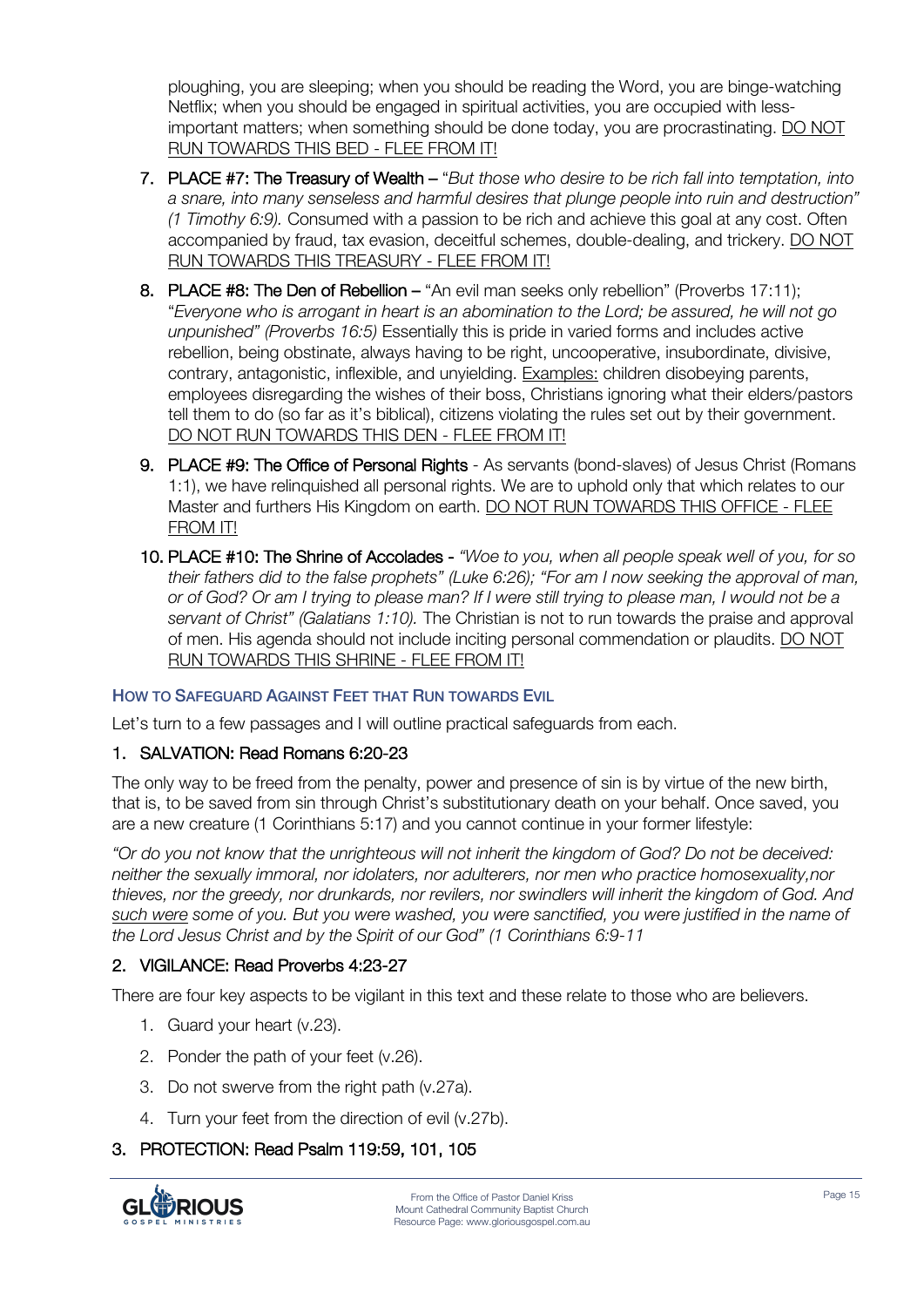There are three key protective mechanisms for the believer in these verses.

- 1. Think (meditate) on the ways of God (v.59).
- 2. Active restraint in order to obey God's Word (v.101).
- 3. Illumine the path and direction of the feet through Scripture's light (v.105).

# OVERCOMING EVIL INVOLVES TWO IMPORTANT ACTS:

Left to ourselves, we will run towards evil; it is essential that the opposite is true when we embrace the Christian life.

If we would defeat sin, we must RUN towards what is good and right. Like Joseph, we must flee Potiphar's wife even if it means the loss of our coat and unlawful imprisonment.

- 1. Flee from evil (1 Corinthians 6:18; 1 Corinthians 10:14; 1 Timothy 6:11; 2 Timothy 2:22)
- 2. Follow (pursue) good (1 Timothy 6:11; 2 Timothy 2:22)

# CONCLUSION

As believers, we are no longer bound in the prison-house of sin. We do not HAVE to run towards evil, but sometimes we still choose to.

Hopefully this message reminds you that to chase hard after sin is to engage in activity that God hates. A true Christian when confronted with this reality cannot continue in a lifestyle that displeases his Lord.

As new creatures with new appetites, affections, attitudes and activities, why would we chase after the evil that crucified our Lord? Why would we eat the husks from the pig pen when we could be enjoying the banquet at God's table?

Where are you running? What are you chasing?

Chase Him; Chase His Word; Chase righteousness. Chase holiness.

Be done with "sin's sprint!"

# God hates feet that make haste to run to evil.

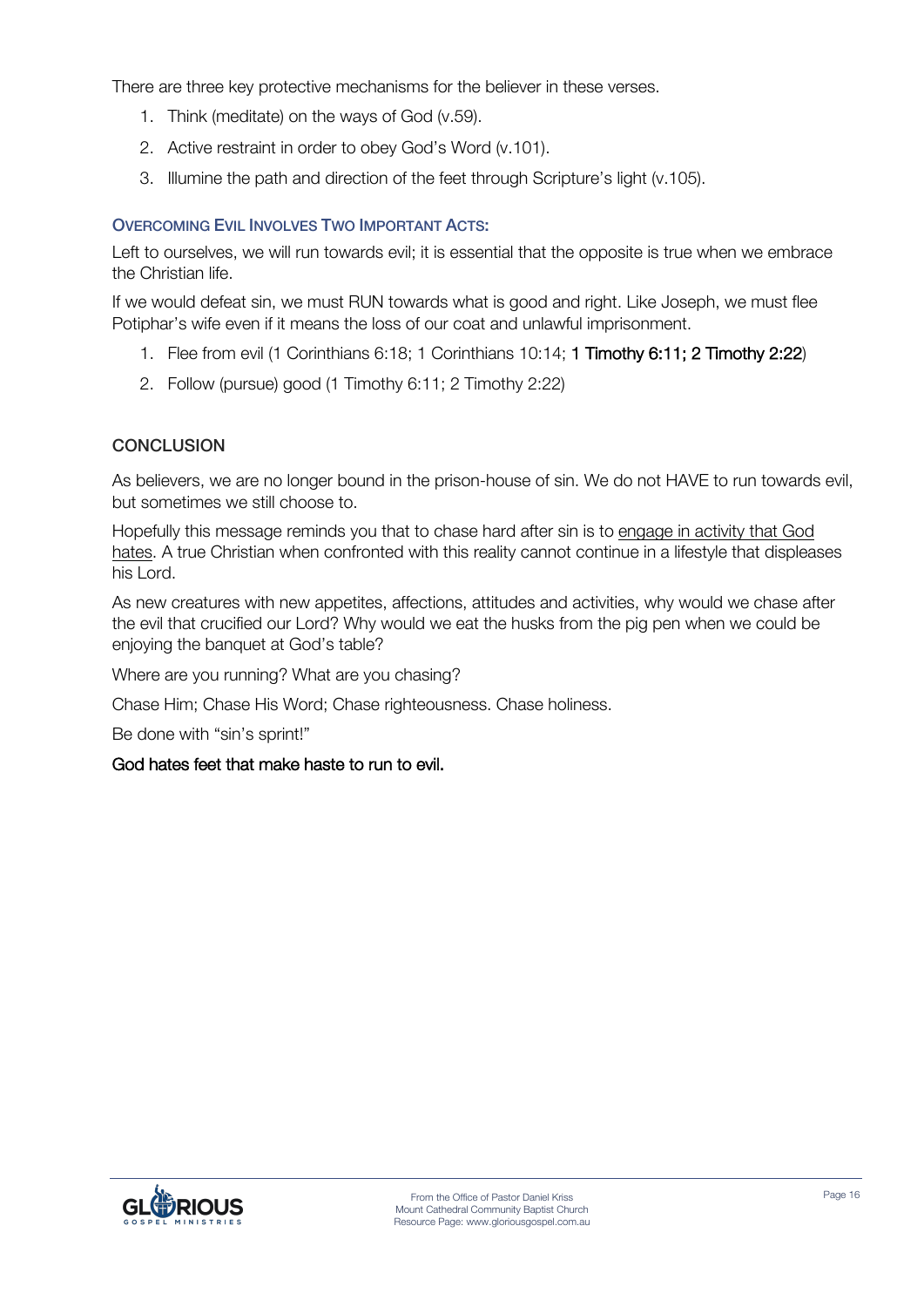# **PICKINGS FROM PROVERBS**

# GOD'S HOLY HATRED (PT.4)

# PREACHING TEXT: PROVERBS 6:16-19 | READING TEXT: PROVERBS 6:1-19

#### INTRODUCTION

Understanding that God is holy and that He operates with a righteous hatred for sin in all its forms is essential to correct theology. This teaching has dovetailed nicely with our study of Romans 1 this past week which clearly enunciated the wrath of God.

If you are just joining with us today, we have been working our way through Proverbs 6:16-19 which lists seven sins which God detests. So far, we have considered haughty eyes, a lying tongue, hands that shed innocent blood, a heart that devises wicked plans, and feet that make haste to run to evil. There are two of the seven left and we will cover these in this final message.

Join me as I preach a message entitled: Pickings from Proverbs: God's Holy Hatred (Pt.4).

#### DETESTABLE SIN #6: A FALSE WITNESS WHO BREATHES OUT LIES (6:19)

Looking at this catalogue of detestable sins, you may have observed that lying has already been referred to in verse 17 (*"a lying tongue").* So why is it mentioned again in the same list?

Before we launch into the specifics of this 6<sup>th</sup> detestable sin, I think it is safe to say that God repudiates all forms of deceit seeing that it is listed twice here! Let me be clear: what the world calls "white lies" God hates; what some refer to as a bending of the truth, God detests. What we might describe as embellishment, God decrees to be odious.

We are again reminded that we do not take our moral cues from the society, our families, or our own heart, the only objective moral truth by which we must live is the unchanging Word of God.

Let me be quick to say, if you decide to live in accord with God's Word you will not be popular. The world, our culture, and even Christendom on the whole is on a trajectory of rapid and rampant moral decline. Evil is increasing, and like an unpaid mortgage, the interest is compounding as we move toward absolute moral bankruptcy. The image of God is being continually marred and the conscience is being silenced earlier.

That which is detested by God is now being celebrated by man.

The Bible tells us in Romans 1:28-30 that one of the marks of a debased mind is deceit.

On the flip side, one of the biblical characteristics of a Christian is truth-telling. In a world entrenched in deceit, fake news, false propaganda, and one that is under the reign of the Father of Lies, the believer must be a beacon of light and truth. God is light and in Him is no darkness at all, and this is the standard by which we too must exist.

Now to our text.

This sixth detestable sin is different to the second in that it is concerned primarily with social and judicial slander. The former deals with the general sin of lying whereas the latter brings into focus the eighth commandment which says, *"You shall not bear false witness against your neighbour" (Exodus 20:16).*

In other words, we are dealing with the sin of perjury, that is, misrepresenting the truth as a witness before a court, tribunal, or gathering.

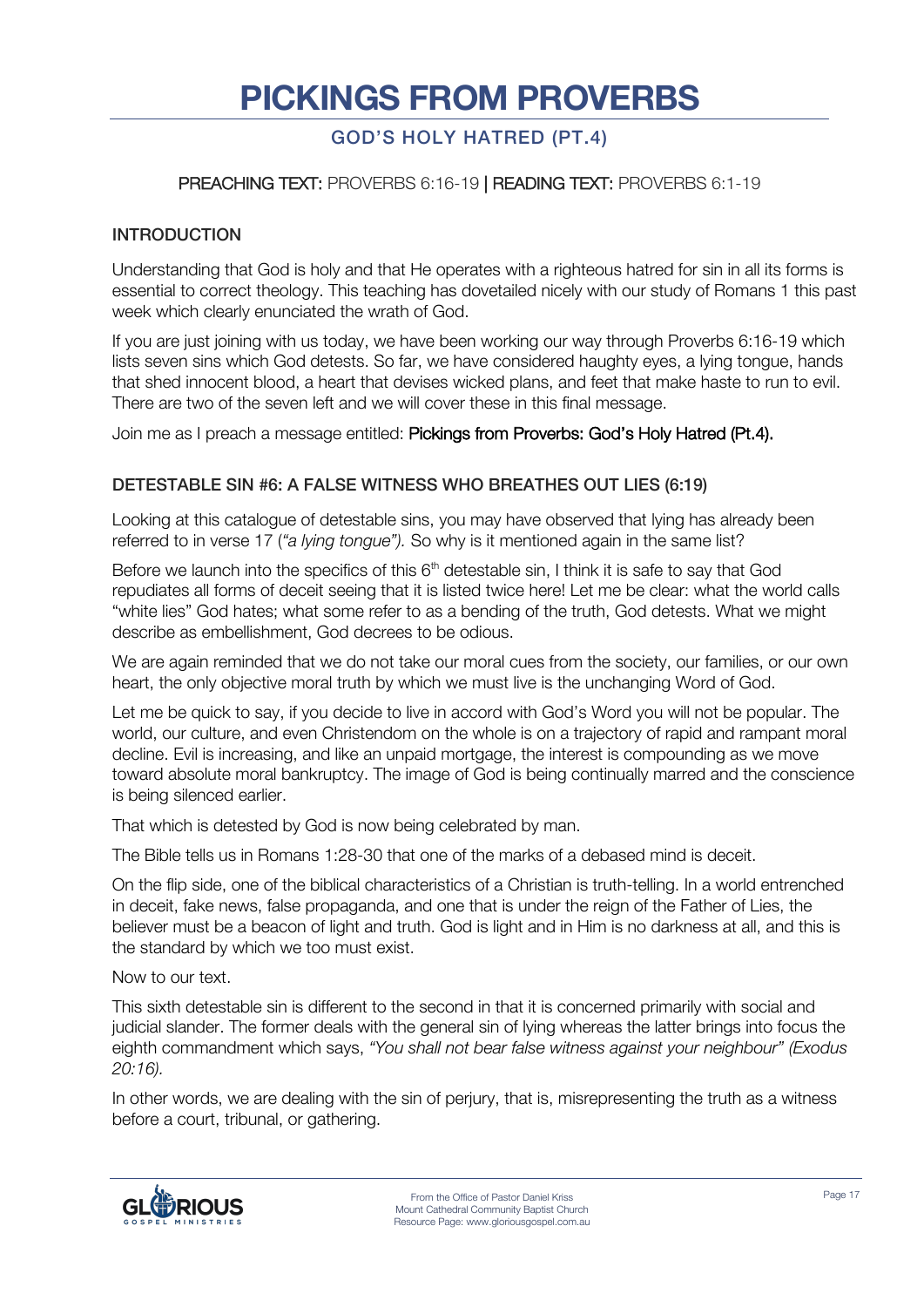The word *"witness"* is a legal term which is used of one who gives testimony in order to establish the truth.

The first reference to lying in Proverbs 6:17 is general in that it may not directly cause damage to another's reputation. However, the "*false witness who breathes out lies" (Proverbs 6:19)* is actively engaged in robbing his neighbour of his reputation and poisoning social life. Furthermore, he is destroying the justice between man and man.

One commentator said: *"Much hurt doth the deceitful and lying witness, for he corrupteth the judge, oppresseth the innocent, suppresseth the truth, and in the courts of justice sinneth against his own soul and the Lord Himself most grievously."* 

# Biblical Examples:

# 1. READ/REFER: Matthew 26:57-68

Jesus was brought before the Jewish Council (Sanhedrin) to be tried by their judicial system. According to Deuteronomy 19:15, *"Only on the evidence of two witnesses or of three witnesses shall a charge be established."* It was a sham court hearing because the judges (the chief priests) were looking for an opportunity to pronounce the death sentence on Jesus.

This is the very definition of what Solomon was referring to as a *"false witness who breaths out lies."* 

# 2. READ/REFER: Acts 6:8-15

Stephen was seized and brought before the Jewish council who had set up false witnesses against him. This resulted in the death of an innocent man, and even the unsaved Saul was party to this injustice (Acts 7:58, 8:1).

# **APPLICATION**

Now at this point it is important that we do not dismiss this odious sin on the basis of our lack of connection to the justice system. Perhaps you have never been called upon to serve jury duty and have never even darkened the doors of a court room.

The sin of perjury is not confined to the courtroom but extends to many other areas that do connect with our daily lives. Let me remind you that this sin is dealing with bearing false witness against our neighbour, and that is by no means exclusively judicial in nature.

Let me give you some practical examples:

# 1. Opportunity to Advance your Career by Smearing the Reputation of Another

This is rife in the areas of politics and career development.

# 2. Falsely Accusing a Sibling Before your Parents to Avoid Punishment

Who ate the last cookie? Who broke the lamp?

# 3. Casting your Vote with the Majority Against an Individual to Save Face

Rather than standing up and standing out when injustice has been done, we cave, and misrepresent the truth on the basis of wanting to comply with the majority.

# 4. Sullying the Reputation of Another for Personal Gain

This involves a plan to poison the reputation of another so that we might gain some personal advantage. This is precisely the opposite of love.

#### 5. Conspiring with Others to Intentionally Discredit Another Person

This is sadly a reality in churches and Christian organisations.

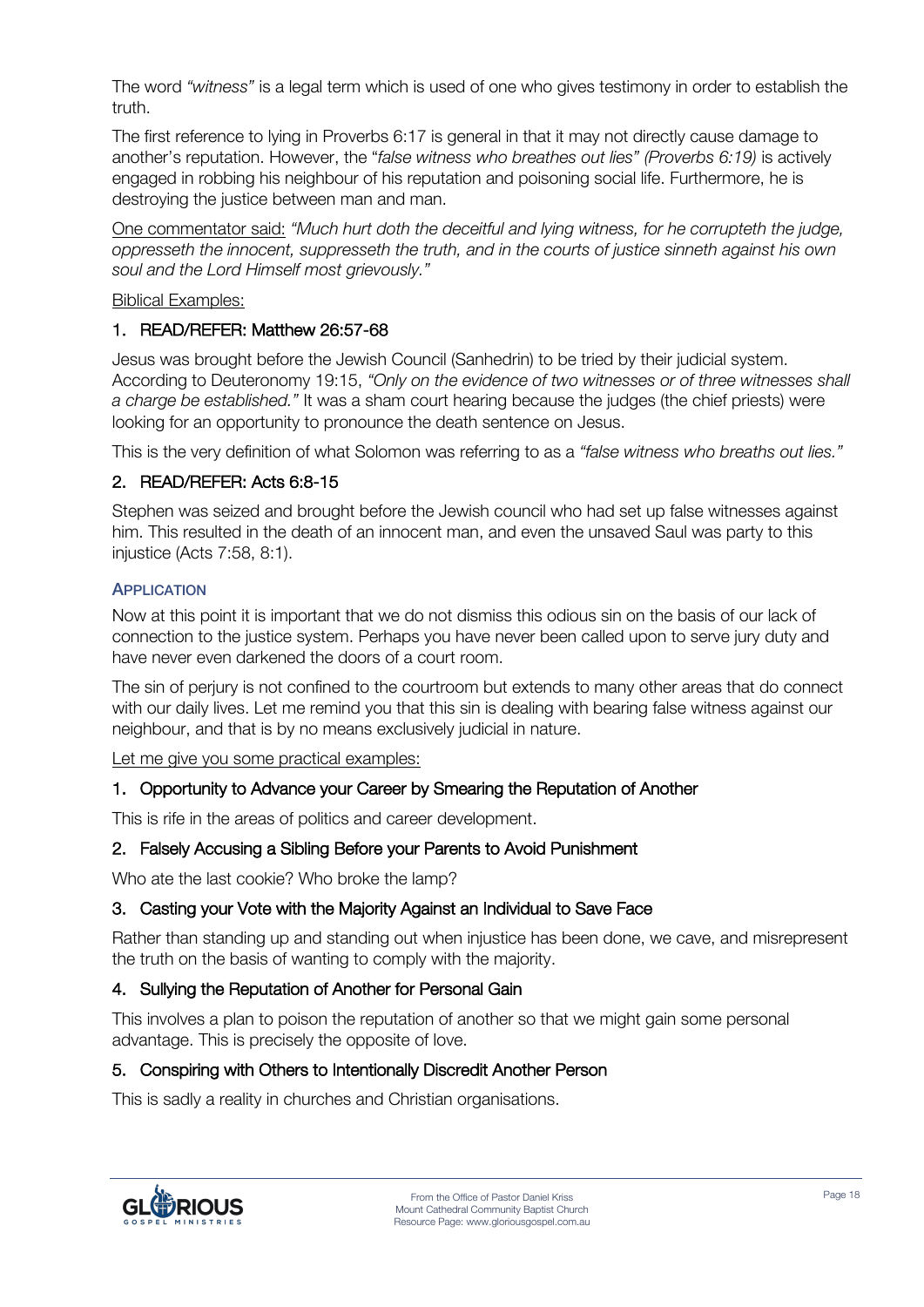A group of people organise themselves and take up arms against another for the purpose of bringing them down and discrediting their character. This is sometimes referred to as character assassination and often leads to a full-blown mutiny.

The fastest way to do this is to fabricate a moral failure on the part of the person the group wishes to shame. A false scandal is spawned, and the individual is humiliated publicly which often leads to the total smearing of a person's reputation.

Many-a-victim of this kind of behaviour (especially in Christianity) is paralysed for life. The damage is irreparable, and their future ministry (if any) is filled with sorrow, discouragement, and distrust of others.

# DEALING WITH MUTINIES, FALSE ACCUSATIONS & DEFAMATION

I want to take a moment to discuss what the Bible says about this and the right response to this evil when it is thrust upon us.

The following thoughts are provided from two sources of knowledge: biblical and experiential.

#### 1. As truth-telling, righteous-living Christians you will be persecuted.

*"Indeed, all who desire to live a godly life in Christ Jesus will be persecuted" (2 Timothy 3:12).*

#### 2. This persecution WILL include false accusation and character assassination.

*"Blessed are you when others revile you and persecute you and utter all kinds of evil against you falsely on my account" (Matthew 5:11)*

#### 3. This persecution may include being dragged before courts, rulers, and authorities.

*"Beware of men, for they will deliver you over to courts and flog you in their synagogues, and you will be dragged before governors and kings for my sake, to bear witness before them and the Gentiles" (Matthew 10:17-18).* 

#### 4. The most heart-wrenching humiliation is wrought by those closest in whom you trusted.

E.G. Joseph's brothers (Genesis 37:18-20); the rebellious people of Israel who wanted to choose a new leader and return to Egypt (Numbers 14:4); King Joash's servants who made a conspiracy and killed him (2 Kings 12:19-20); Delilah to Samson (Judges 16:4-21); Daniel's workmates in Babylon (Daniel 6:14-17); Judas Iscariot (Luke 22:3-6).

#### 5. Rejoice in, submit to, and rely upon God's future retribution of evildoers.

*Beloved, never avenge yourselves, but leave it to the wrath of God, for it is written, "Vengeance is mine, I will repay, says the Lord (Romans 12:19)."*

*A false witness will not go unpunished, and he who breathes out lies will perish (Proverbs 19:9)*

*They open wide their mouths against me; they say, "Aha, Aha! Our eyes have seen it!" You have seen, O Lord; be not silent! O Lord, be not far from me! Awake and rouse yourself for my vindication, for my cause, my God and my Lord! (Psalm 35:21-23)*

*Therefore let those who suffer according to God's will entrust their souls to a faithful Creator while doing good (1 Peter 4:19).*

READ Psalm 26

#### 6. Respond like Jesus when faced with betrayal, false accusation, conspiracy, and defamation

- a) Forgiveness: *And Jesus said, "Father, forgive them, for they know not what they do." (Luke 23:34)*
- b) Respond in grace: *And one of them struck the servant of the high priest and cut off his right ear. But Jesus said, "No more of this!" And he touched his ear and healed him (Luke 22:50- 51).*

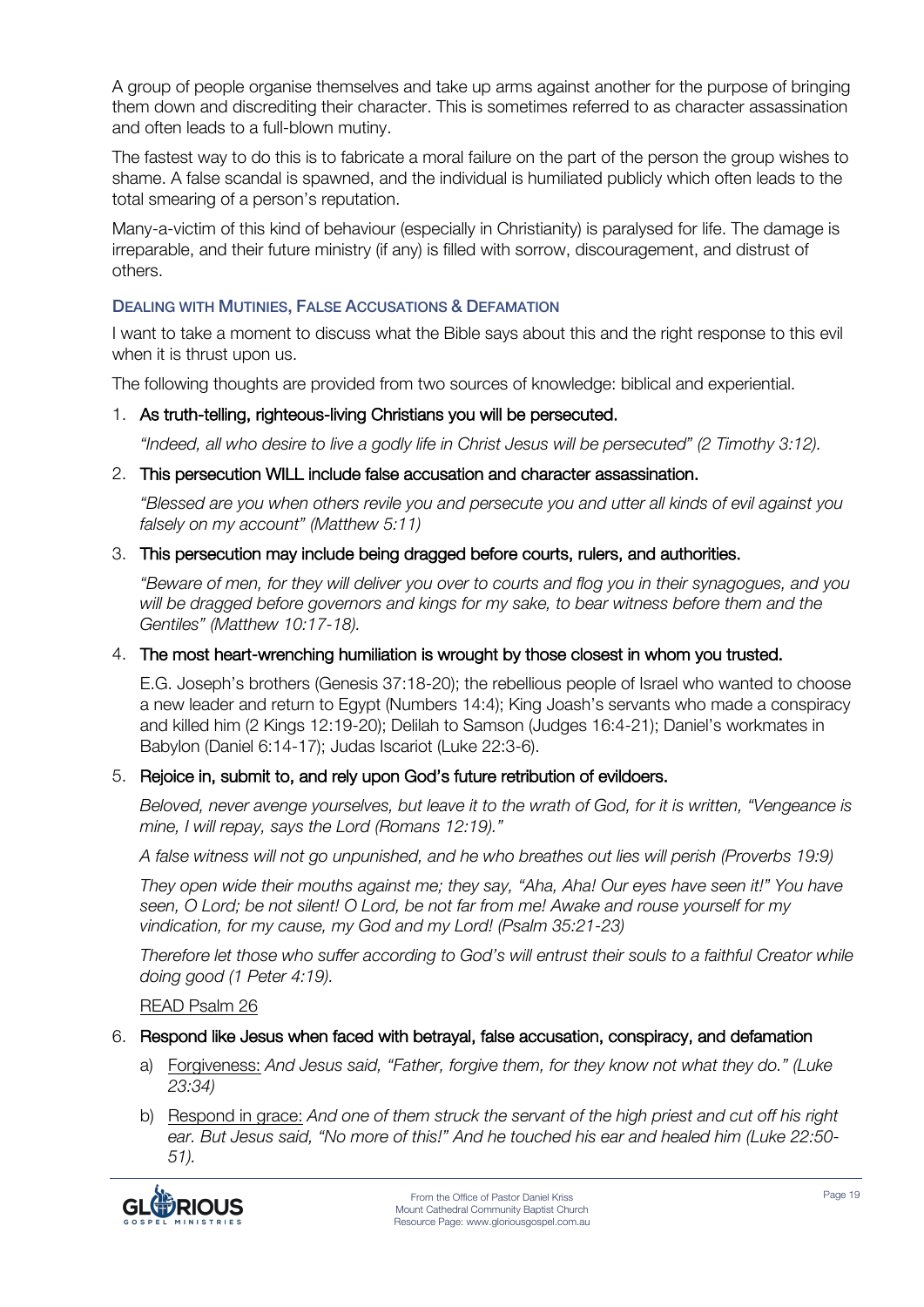- c) Be silent (when appropriate): *He was oppressed, and he was afflicted, yet he opened not his mouth; like a lamb that is led to the slaughter, and like a sheep that before its shearers is silent, so he opened not his mouth (Isaiah 53:7).*
- d) No attack, no defence: *Then Pilate said to him, "Do you not hear how many things they testify against you?" But he gave him no answer, not even to a single charge, so that the governor was greatly amazed (Matthew 27:13-14).*
- e) Undiminished love: *He committed no sin, neither was deceit found in his mouth. When he was reviled, he did not revile in return; when he suffered, he did not threaten, but continued entrusting himself to him who judges justly (1 Peter 2:22-23).*

# DETESTABLE SIN #7: ONE WHO SOWS DISCORD AMONG BROTHERS (6:19)

The final sin in this catalogue of evil speaks of one who actively sows division and strife in the place where trust, love and unity exist.

The remarkable and striking thing here is that God ranks the one who causes quarrels and strife among brethren with murderers, liars and perjurers! This again gives us an indication of how God views discord, and the emphasis He places on unity.

This final phrase in verse 19 is uncomplicated. It contains no unusual Hebrew meanings and has not been the subject of controversy among commentators and Bible students. It is extremely simple and straightforward.

To *"sow discord"* is to promote disunity, to excite conflict, stir up trouble, and breed contention.

This is achieved by tale-bearing, ill-natured stories, gossip and slander, and conversation laced with intentional controversy.

The word *"discord"* is a shortened form of discordant, which finds its origin in music. Musical dissonance is that which is disagreeable to the ear.

In music, a "chord" is any harmonic set of pitches consisting of multiple notes played simultaneously. For a chord to function melodically, it must follow a set of rules. When these rules are not applied, the sound is discordant and forms a musical conflict.

In simple terms, when an individual intentionally inserts a conflicting "note" into a relationship, he has effectively destroyed the unity in God's piece of music. Only God is permitted to write the notes, and to bring conflict to His composition is considered a serious sin!

# THE THREE REALMS OF BROTHERHOOD

When the Bible here refers to *"brothers" it includes a variety of relationships:*

- 1. Natural relations familial.
- 2. Civil society mankind.
- 3. Religious community church.

In the first instance, God despises any dissonance caused between blood-relations. To actively sow discord among family members is considered a grave sin.

Example: This was the sin of Rebekah when she pitted Jacob against Esau in a competition to win the favour and birthright of Isaac (Genesis 27:1-38). Those brothers were at enmity for many years until reconciliation could be achieved.

Secondly, civil society, which in broad terms refers to mankind as the widest form of brotherhood, should not be the subject of conflict and disagreement. God despises those who purposefully sow seeds of trouble and contention in this sphere of existence.

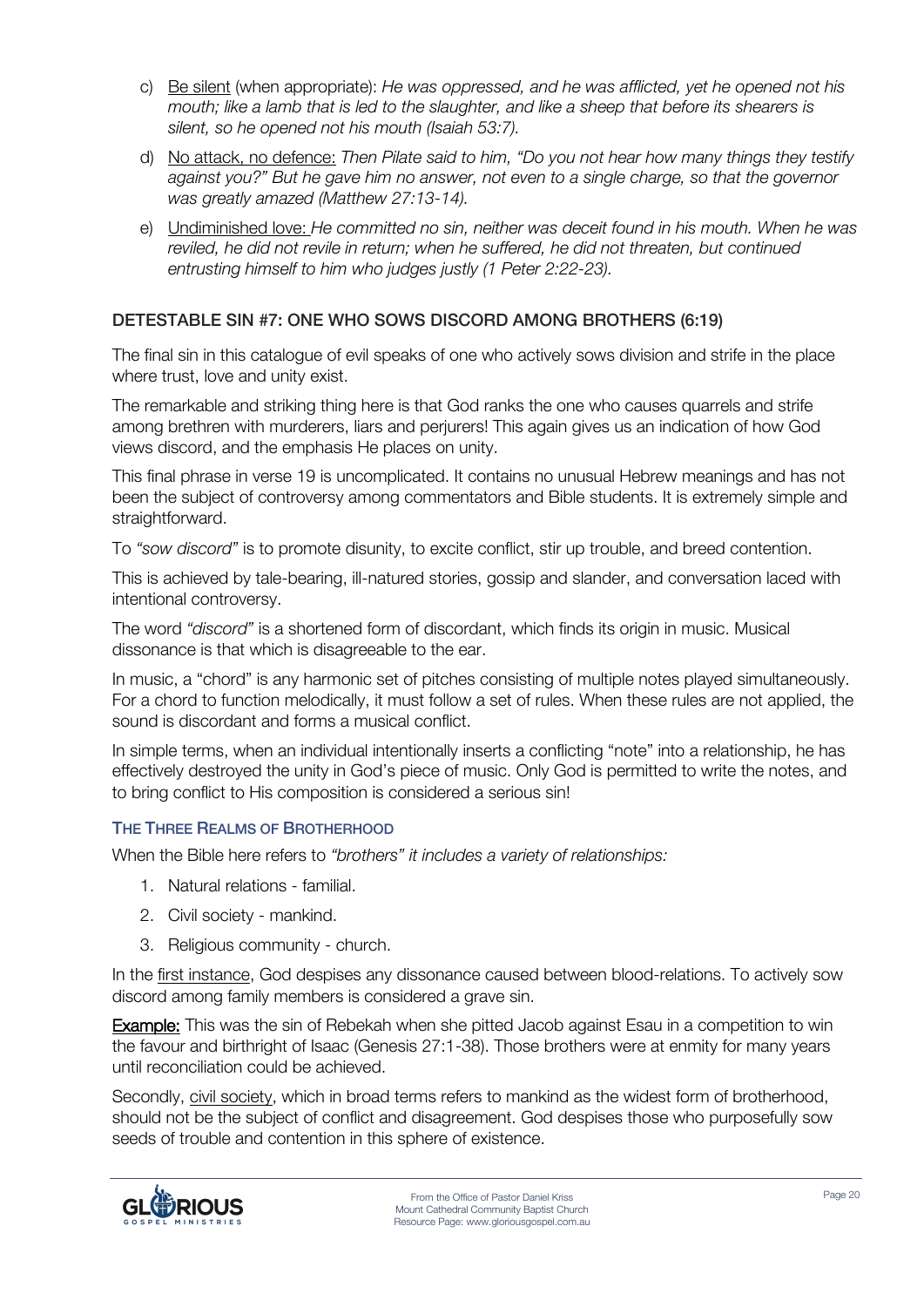Examples: This may include establishing racial hierarchy, determining human worth on the basis of social status, or sowing division through political argumentation, exercising a critical spirit, and stubbornly refusing non-moral advancement.

On a grand scale, Adolf Hitler was guilty of elevating the Aryan Race and despising Jews and non-Caucasian people groups. This is of course an extreme example, but it demonstrates that a divisive idea can bring about genocide and produce a holocaust.

Lastly, we must consider the spiritual form of brotherhood: the church. The Bible is replete with teaching about the importance of unity, concord, and fellowship.

Psalm 133 says, *Behold, how good and pleasant it is when brothers dwell in unity! It is like the precious oil on the head, running down on the beard, on the beard of Aaron, running down on the collar of his robes! It is like the dew of Hermon, which falls on the mountains of Zion! For there the LORD has commanded the blessing, life forevermore.*

One commentator wrote: *"If the heavenly dew descends on brethren that dwell together in unity, a withering blast will fall on those who cause divisions for their own selfish ends."*

A heaven-sent blessing is pronounced by Jesus upon those who are peacemakers, so the wrath of God assails the man who sows discord among His church.

Paul wrote: "*I appeal to you, brothers, to watch out for those who cause divisions and create obstacles contrary to the doctrine that you have been taught; avoid them. For such persons do not serve our Lord Christ, but their own appetites, and by smooth talk and flattery they deceive the hearts of the naive" (Romans 16:17-18).*

It is the responsibility of every Christian to be *"eager to maintain the unity of the Spirit in the bond of peace" (Ephesians 4:3).* 

#### Now as we draw to a close let me remind you of a couple of important truths:

- 1. Sowing discord among brothers is active, intentional, and rooted in pride.
- 2. Sowing discord among brothers is the outworking of a heart that enjoys controversy.
- 3. It is not sowing discord among brothers when you uphold a biblically revealed truth with a pure heart.
- 4. Gospel truth will cause division in all three categories of brotherhood: Natural Relations -Matthew 10:34-39 (Jesus said he had come to divide families);

Civil Society - Matthew 14:1-12 (John the Baptist confronts Herod on his adulterous relationship);

Church -1 Corinthians 11:19 (Paul tells the church that divisions exist so that the genuine may be recognised).

#### FINAL APPLICATION

We have spent four Sundays going through this list of seven serious sins which God hates. I hope that it has been helpful and convicting as we come to terms with God's Holy Hate.

- 1. Haughty eyes
- 2. A lying tongue
- 3. Hands that shed innocent blood
- 4. A heart that devises wicked plans
- 5. Feet that make haste to run to evil
- 6. A false witness who breathes out lies